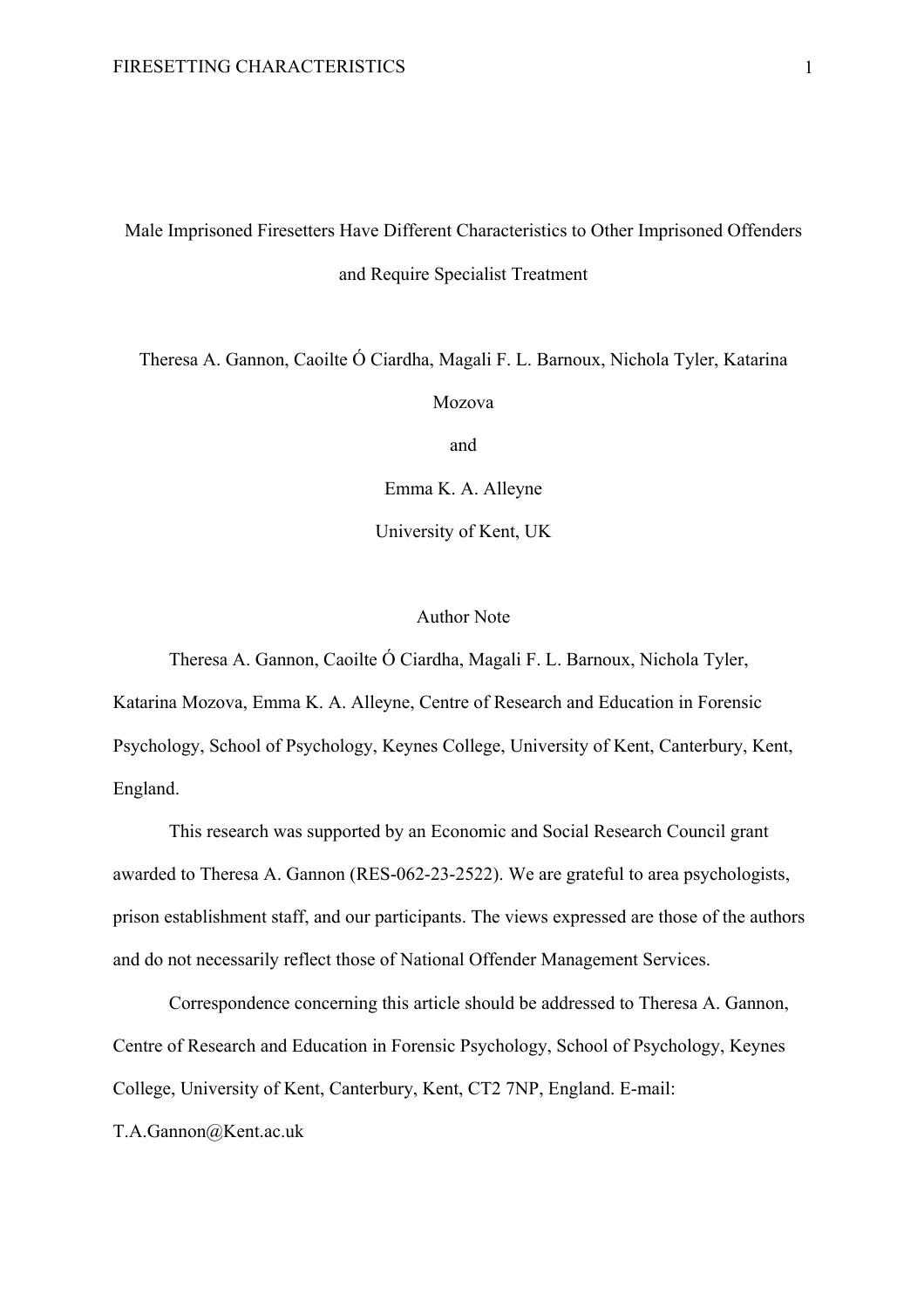#### Abstract

**Objective:** This study investigated whether a group of firesetters  $(n = 68)$  could be distinguished, psychologically, from a matched group of non-firesetting offenders ( $n = 68$ ). **Method:** Participants completed measures examining psychological variables relating to fire, emotional/ self-regulation, social competency, self-concept, boredom proneness, and impression management. Official prison records were also examined to record offending history and other offense-related variables. A series of MANOVAs were conducted with conceptually related measures identified as the dependent variables. Follow up discriminant function and clinical cut-off score analyses were also conducted to examine the best discriminating variables for firesetters. **Results:** Firesetters were clearly distinguishable, statistically, from non-firesetters on three groups of conceptually related measures relating to: fire, emotional/self-regulation, and self-concept. The most successful variables for the discrimination of firesetters determined via statistical and clinical significance testing were higher levels of anger-related cognition, interest in serious fires, and identification with fire and lower levels of perceived fire safety awareness, general self-esteem, and external locus of control. **Conclusions:** Firesetters appear to be a specialist group of offenders who hold unique psychological characteristics. Firesetters are likely to require specialist treatment to target these psychological needs as opposed to generic offending behavior programs.

*Keywords:* firesetting, arson, theory, assessment, treatment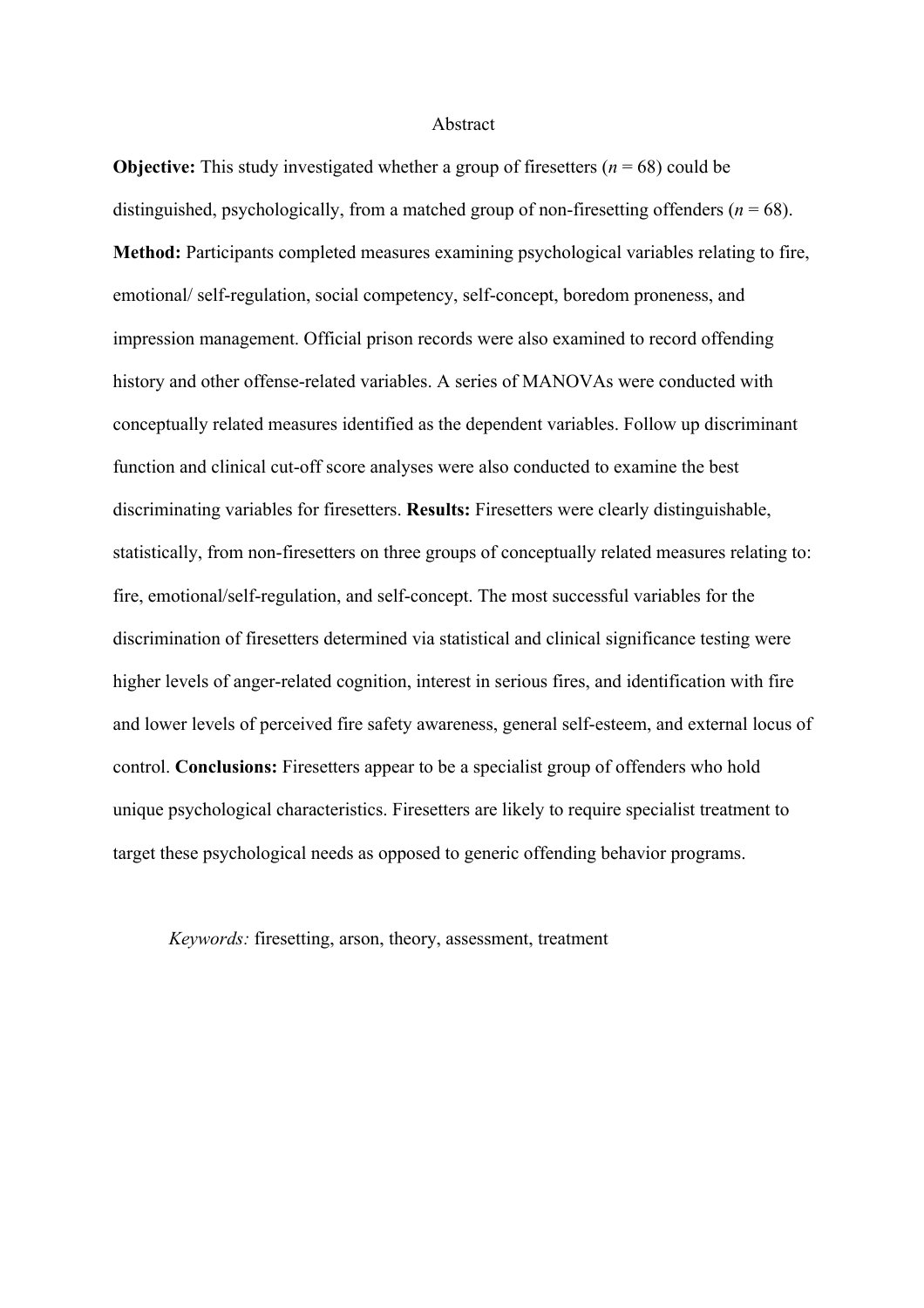Male Imprisoned Firesetters Have Different Characteristics to Other Imprisoned Offenders

# and Require Specialist Treatment

Male arson and deliberate firesetting is a highly visible problem for consulting clinical professionals, yet is also one of the least understood of all adult offending behaviors (Davis  $\&$ Lauber, 1999; Dickens, Sugarman, & Gannon, 2012). In law, 'arson' is a term used to refer to the intentional destruction of property using fire (Kolko, 2002; Williams, 2005). Although the exact definition of arson may vary across US states the following criteria are generally present: (i) there must be *intent*; (ii) the fire must have been set for unlawful purpose (e.g., to harm others); and (iii) the fire must damage property or belongings (Federal Bureau of Investigation; FBI, 2004; Hall, 2007; Kolko, 2002; Williams, 2005). 'Firesetting', on the other hand, is a broader term that refers to all deliberate acts of setting fire that may or may not have resulted in an official conviction for arson (Dickens & Sugarman, 2012; Gannon & Pina, 2010). Latest available statistics show that, in 2007, US fire departments reported 309,200 deliberate fires which were responsible for 1,450 casualties, 480 deaths, and \$1.3 billion costs in property damage (Hall, 2010). Although it is impossible to know exactly how many individuals are responsible for these acts, FBI figures show that over half of those arrested for arson<sup>i</sup> are adults and the majority male (FBI, 2011).

A particularly problematic aspect of the small amount of research literature conducted on firesetting has been the almost exclusive focus on psychiatric populations (Geller & Bertsch, 1985; Jackson, Hope, & Glass, 1987; Kelly, Goodwill, Keene, & Thrift, 2009; Rice & Harris, 1996; Ritchie & Huff, 1999) as well as confounded methodology and a lack of adequate control groups (Jackson et al., 1987; Ritchie & Huff, 1999; Rix, 1994; Swaffer, Haggett, & Oxley, 2001; Taylor, Thorne, Robertson, & Avery, 2002). Most recently, in a comprehensive review of the literature, Gannon and Pina (2010, p. 236) concluded that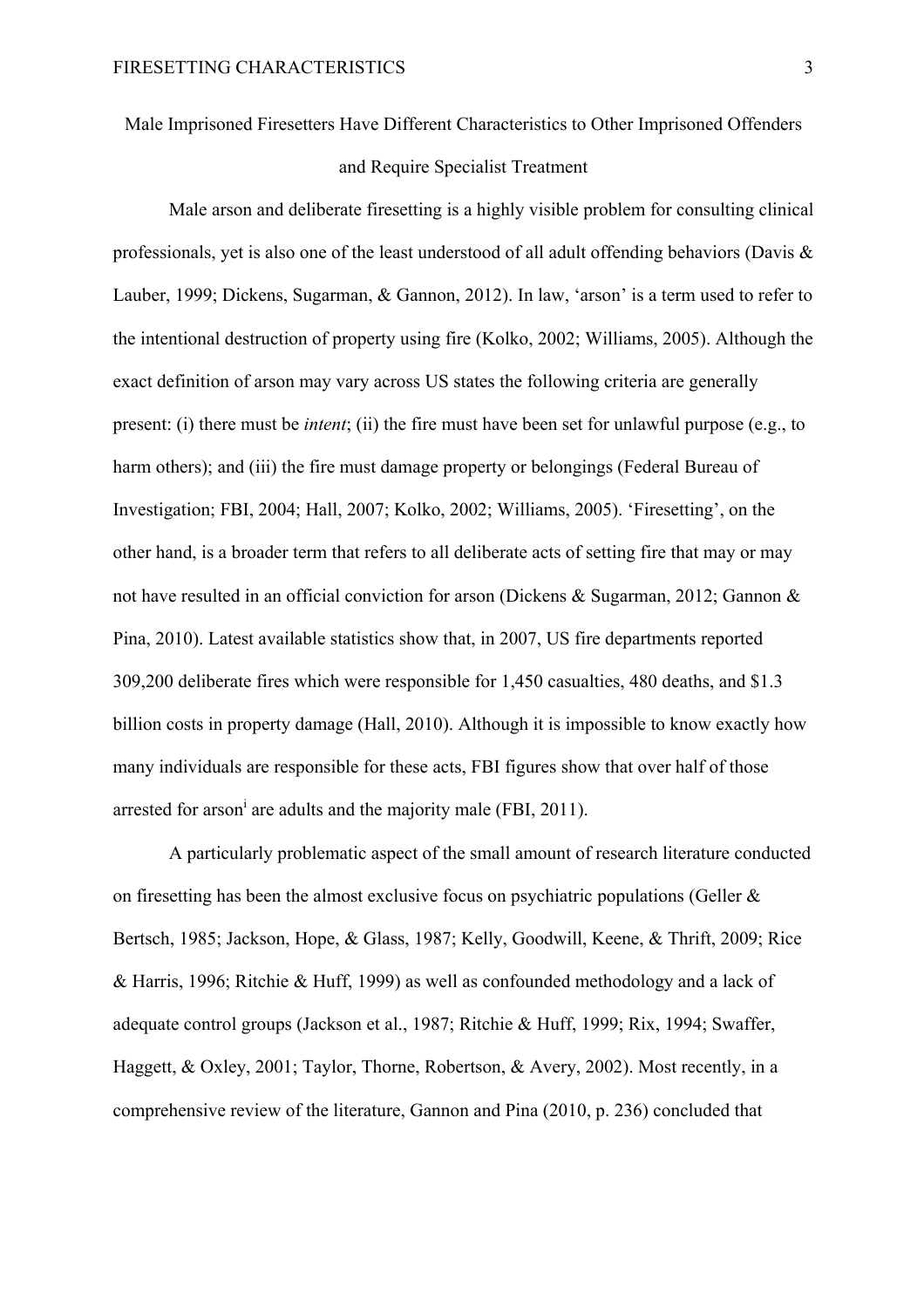adequately controlled research understanding adult firesetters' psychological characteristics or possible treatment needs was "urgent".

For consulting clinicians tasked with examining the research literature for guidance on adult male firesetting, the literature is unclear and seemingly contradictory. There appear to be two possibilities regarding firesetters' psychological characteristics: what we choose to term the generalist and specialist hypotheses. According to the *generalist hypothesis*, firesetters are not a unique category of offender distinct to other offenders (Hill et al., 1982; Ritchie & Huff, 1999; Soothill & Pope, 1973). In accordance with this hypothesis, firesetting may be conceptualized as one of many of the broad spectrum of crimes committed by offenders and would not necessitate specialist assessment and treatment (Palmer, Caulfield, & Hollin, 2007). In support of the generalist hypothesis, many studies show that firesetting appears to co-exist amidst a substantial array of general offending (Hill et al., 1982; Sapsford, Banks, & Smith, 1978; Soothill, Ackerley, & Francis, 2004). Furthermore, recidivism research shows that firesetters are far more likely to reoffend by committing a crime other than arson (Rice & Harris, 1996; Soothill & Pope. 1973; Soothill et al., 2004). These data, in effect, suggest that fire is one of multiple tools used by criminals who engage in antisocial behavior and that specialist treatment would be unnecessary and ineffective.

On the other hand, using the *specialist* hypothesis, firesetters may be conceptualized as representing a unique category of offender necessitating specialist assessment and treatment (Hollin, 2012; Taylor et al., 2002; Swaffer et al., 2001). In support of this hypothesis, there is evidence suggesting that firesetters are a unique offending population. For example, research indicates that fire interest is one factor that increases the likelihood of an individual setting deliberate fires (Dickens et al., 2009). Furthermore, a small number of practice reports suggest that firesetters show short-term reductions in fire interest and firerelated attitudes following fire-specific treatment experiences (Clare, Murphy, Cox, &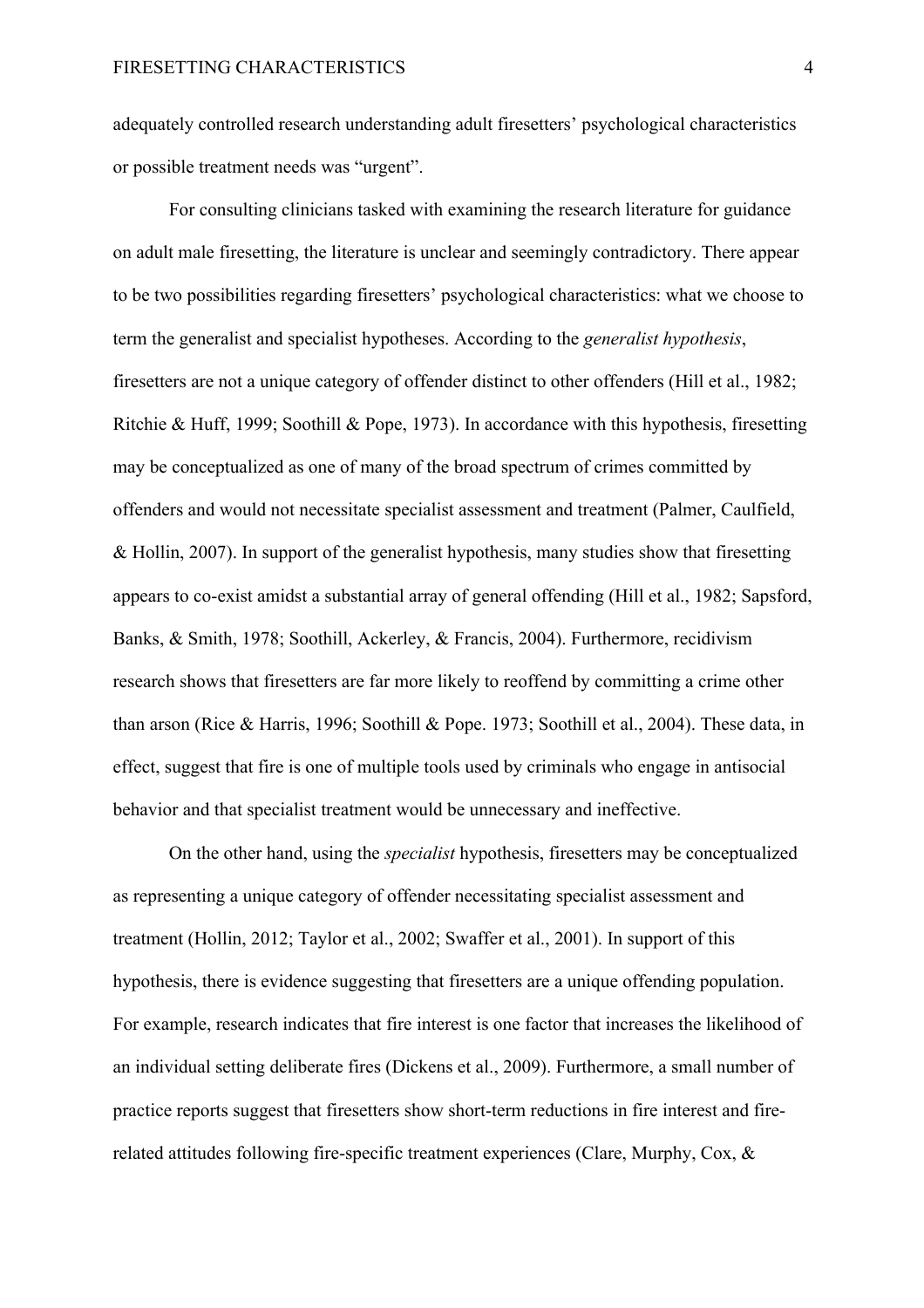Chaplin, 1992; Taylor et al., 2002). Other research shows that firesetters report some sense of personal identity as a firesetter that is not adequately accounted for on generic offending behavior programs (Haines, Lambie, & Seymour, 2006). Together, these data suggest that firesetters experience a unique association with fire that necessitates specialized fire-focused treatment. To date, very few established measures have been developed to adequately examine fire-associated variables. Those that do exist focus on general fire interest (Fire Interest Rating Scale, Murphy & Claire, 1996), and fire supportive attitudes (Fire Attitude Scale, Muckley, 1997). Recently, however, Ó Ciardha et al. (2013) factor analyzed these two established fire measures along with their own newly established measure resulting in a five factor solution comprising identification with fire, interest in serious fires, knowledge about fire safety, interest in everyday fires, and viewing firesetting as 'normal'. Ó Ciardha et al. (2013) report good psychometric properties for these scales with imprisoned UK firesetters making them ideal for an investigation of the specialist hypothesis.

In accordance with the specialist hypothesis, many professionals contend that firesetters hold other key psychological differences that differentiate them from nonfiresetting offenders. For example, researchers have reported that firesetters are characterized by emotional or self-regulation problems such as anger (Rix, 1994), impulsivity (Hurley & Monahan, 1969; Räsänan, Puumalainen, Janhonen, & Väisänen, 1996), and an inability to tolerate frustration or provocation (Jackson, 1994). In support of these deficits, numerous studies consistently pinpoint the most prevalent motivator of adult male firesetting as being revenge (Inciardi, 1970; Koson & Dvoskin, 1982; Lewis & Yarnell, 1951; Rix, 1994). Social competency problems such as lack of assertiveness and associated loneliness are also commonly reported firesetter characteristics (Hurley & Monaham, 1969; Inciardi, 1970; Rice & Chaplin, 1979) as is a problematic self-concept in the form of impoverished self-esteem (Swaffer et al., 2001). A key issue with reported psychological differences, however, is that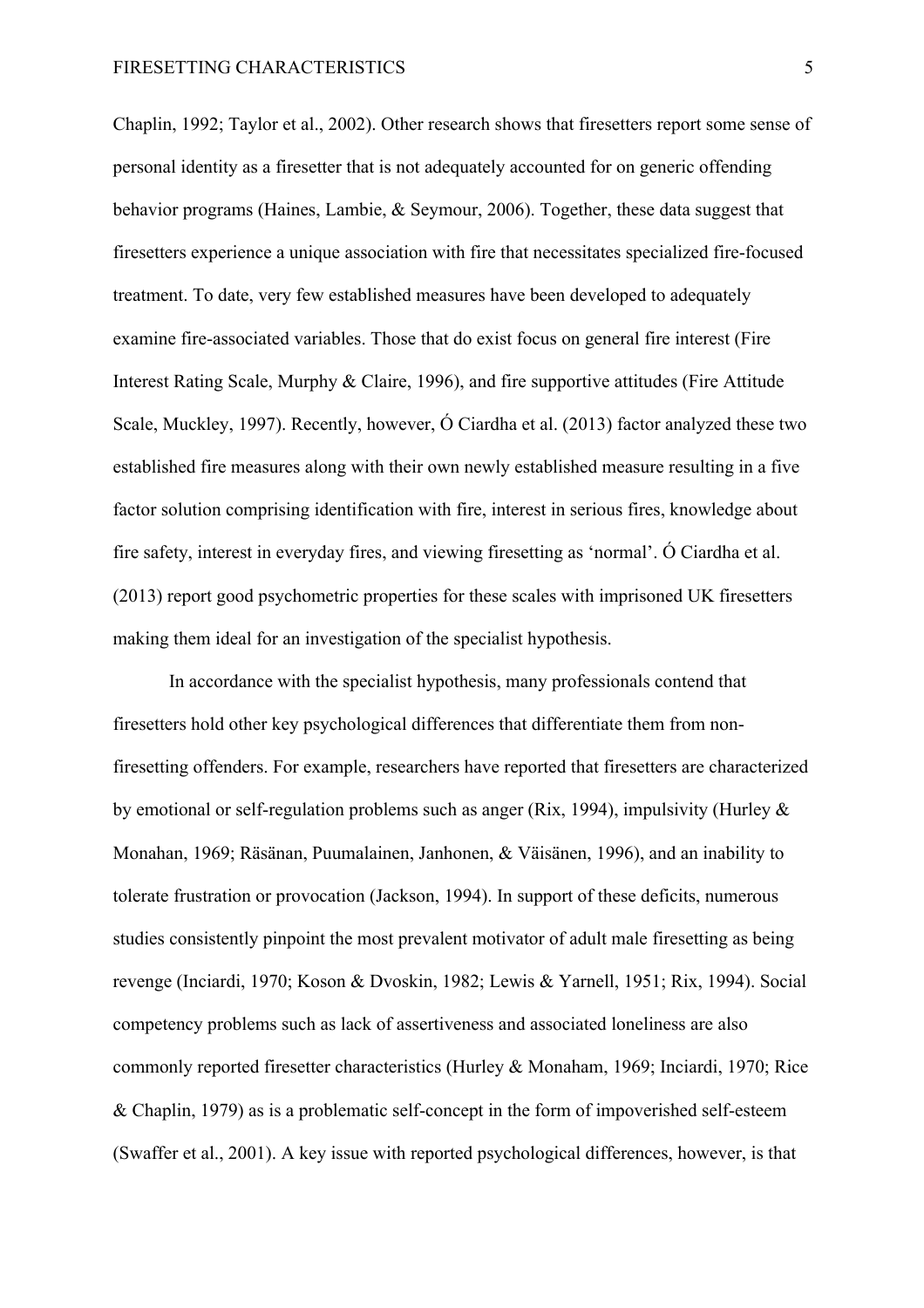#### FIRESETTING CHARACTERISTICS 6

they are generally drawn from small-scale psychiatric studies lacking methodological rigor. In particular, these studies do not employ adequately tested psychometric measures of the hypothesized constructs, or adequate control groups for comparative purposes. Nevertheless, theorists have drawn upon these findings to suggest that in the context of perceived ineffectiveness (i.e., low social competency and self worth) and anger or frustration, individuals characterized by fire interest will use deliberate firesetting to facilitate positive social and environmental changes (Jackson, Glass, & Hope, 1987). Finally, some professionals have suggested that boredom may represent a key experience facilitating firesetting activity (Perrin-Wallqvist, Archer, & Norlander, 2004; Sapp, Huff, Gary, & Icove, 1999). However, boredom proneness has not been adequately tested as a key psychological variable that may differentiate firesetters from non-firesetters.

Consulting clinicians working in correctional services require adequately controlled, evidence-based information regarding firesetters' psychological characteristics for assessment and treatment purposes. Although other comparison studies have examined the psychological characteristics of firesetters these studies have tended to focus on psychiatric populations (e.g., Geller & Bertsch, 1985; Ritchie & Huff, 1999; Rix, 1994), have not been adequately controlled (e.g., Ritchie & Huff, 1999; Rix, 1994), and have not been underpinned by any predefined theory or hypotheses regarding firesetters' fundamental treatment needs. Not only will a controlled study of firesetters' psychological characteristics provide a way of testing the specialist hypotheses, but it will also provide valuable information about the treatment needs associated with this population.

The generalist hypothesis would predict that firesetters are not unique from the general offending population and, as such, are unlikely to be distinguishable psychologically—from the general offending population. The specialist hypothesis, on the other hand, would predict that firesetters are a unique subgroup of offenders psychologically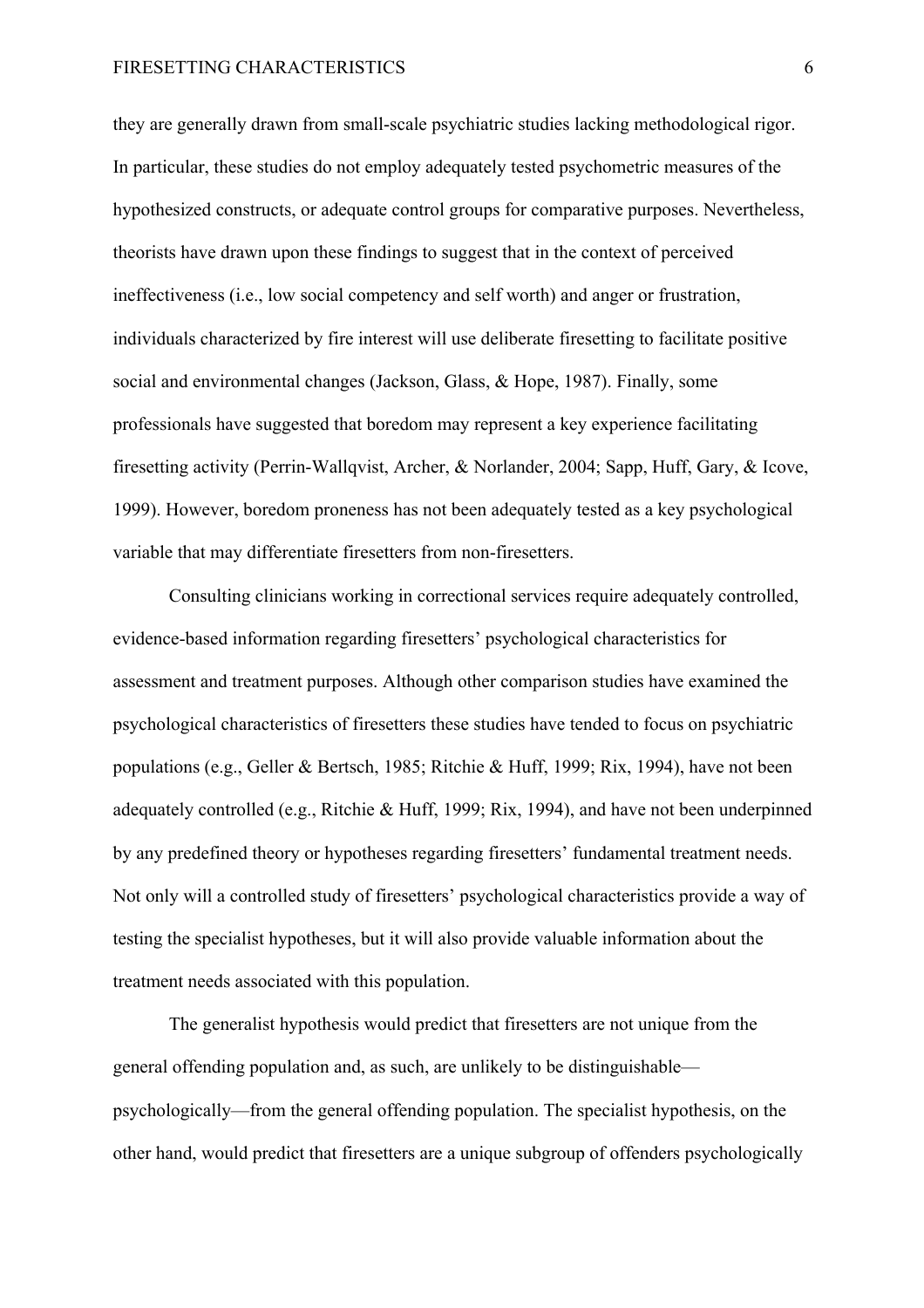distinguishable from the general offending population on a variety of fire and non-fire related characteristics.

The aim of the present research was to provide a rigorous examination of adult male firesetters' psychological characteristics—in the form of potential treatment needs—and the specialist hypothesis. This research is unique from previous research in several important ways. First, it examines imprisoned firesetters rather than a psychiatric population. Second, this study explicitly matches firesetters with a randomly selected non-firesetter offender control group. Third, this study explicitly examines both statistical and clinical significance testing and on the basis of the latter provides preliminary clinical cut off scores for establishing problematic responding.

Using the specialist hypothesis, we hypothesized that firesetters would be distinguishable, as an overall group, from non-firesetting criminals in their attitude towards and interest in fire, emotional/self regulation problems, social competency, overall selfconcept, and boredom proneness. In particular, in line with previous research, we hypothesized that firesetters would show higher levels of fire interest (Dickens et al., 2009; Clare et al., 1992; Taylor et al., 2002), less fire safety awareness, more identification with fire (Haines et al., 2006) and higher levels of fire-supportive attitudes (Clare et al., 1992; Taylor et al., 2002). We also hypothesized that firesetters would exhibit more problems with anger and provocation (see Rix, 1994; Hurley & Monaham, 1969), less general assertiveness, and higher levels of emotional loneliness (Hurley & Monaham, 1969; Rice & Chaplin, 1979), lower levels of general self-esteem (Swaffer et al., 2001), a higher external locus of control associated with low self-esteem, and more boredom proneness (Sapp et al., 1999). We also included a measure of general criminal attitudes and associates, which we did not expect to differentiate firesetters from other offenders if these groups were matched adequately on previous numbers of offenses/criminality.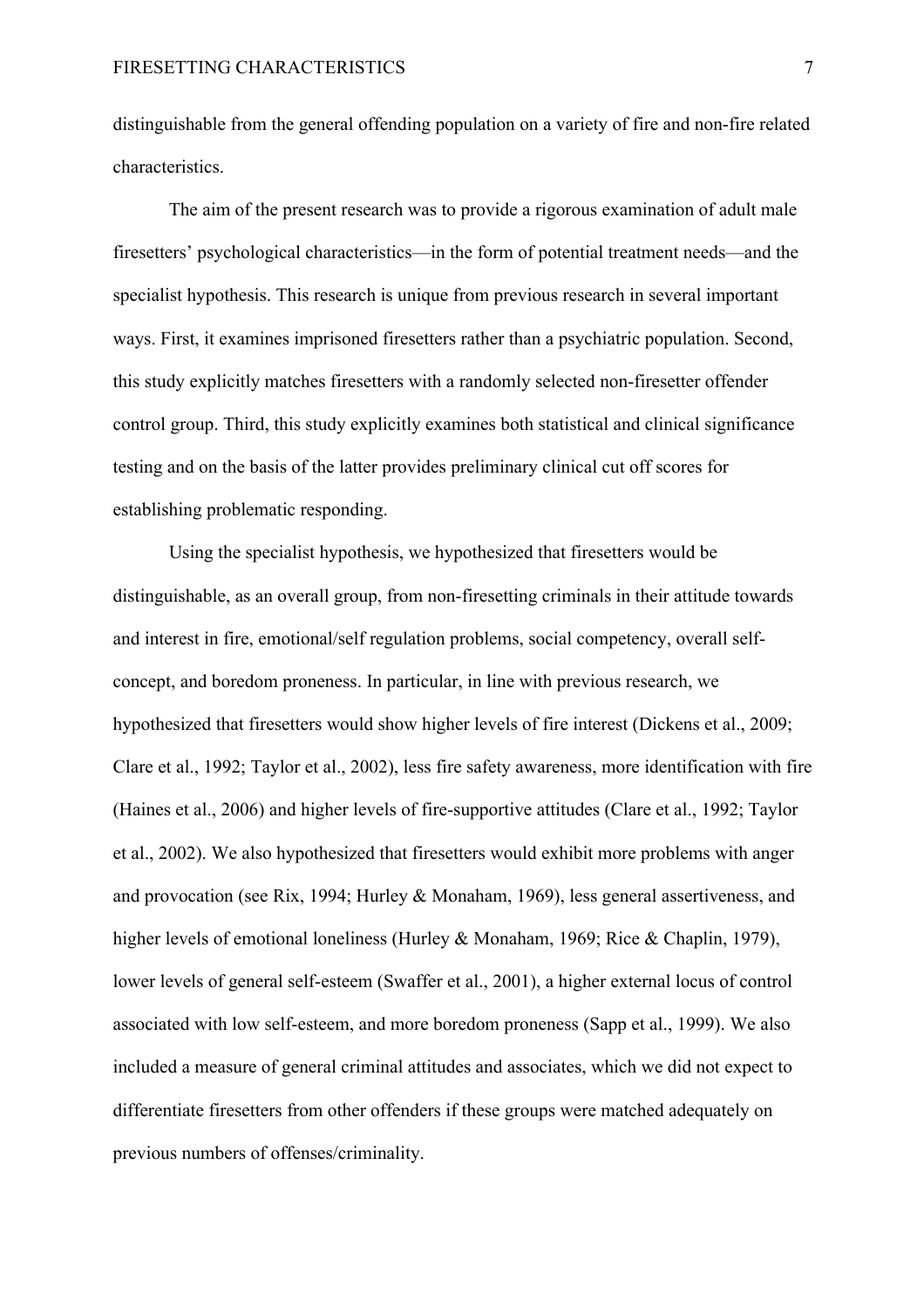#### **Method**

## **Participants**

The initial sample consisted of 249 male prisoners (126 firesetters, 123 nonfiresetters) recruited from ten English prison establishments across five counties. Firesetters were selected from institutional file records indicating either a conviction for firesetting (i.e., arson) or prison firesetting activity (e.g., prison documented cell fires). Non-firesetters were selected randomly from each prison establishment. Each non-firesetting participant's full offence history and prison records were checked to ensure that they held no convictions or adjudications associated with deliberate firesetting. Overall, 84% of the entire sample identified themselves as being White-UK/Irish. In order to be eligible for participation, all participants were required to comprehend and speak English sufficiently to read and understand questionnaires. Participants experiencing psychosis, suicidal ideation, or at risk of hostage taking were excluded. Although it was not possible to obtain formal refusal rates from participating prisons, using our individual records we estimate that the participation rate was over 80%. Initial analyses showed that the groups differed significantly on number of total offenses<sup>ii</sup>,  $t(209) = 2.56$ ,  $p = .01$ ,  $\eta_p^2 = .26$ , since firesetters held a higher number of offenses than non-firesetters ( $M = 36.4$  versus  $M = 23.5$  respectively). Groups also differed significantly on previous engagement with mental health services,  $\chi^2(1, N = 224^{iii}) = 20.30, p$  $< .0001$ ,  $\varphi = .31$ , since firesetters were more likely to report having had contact with mental health services compared to non-firesetters  $(58.3\% \text{ n} = 67 \text{ versus } 27.5\% \text{ n} = 30$ respectively)<sup>iv</sup>. Since these differences were likely to produce analyses that were problematic to interpret we matched the two groups on these variables in addition to severity of index offense (i.e., sentence length) resulting in two matched groups of prisoners (68 firesetters, 68 non-firesetters). Each participant's demographic data on each of the three matching variables was extracted from the database. The lead author then selected 'best match' cases by hand.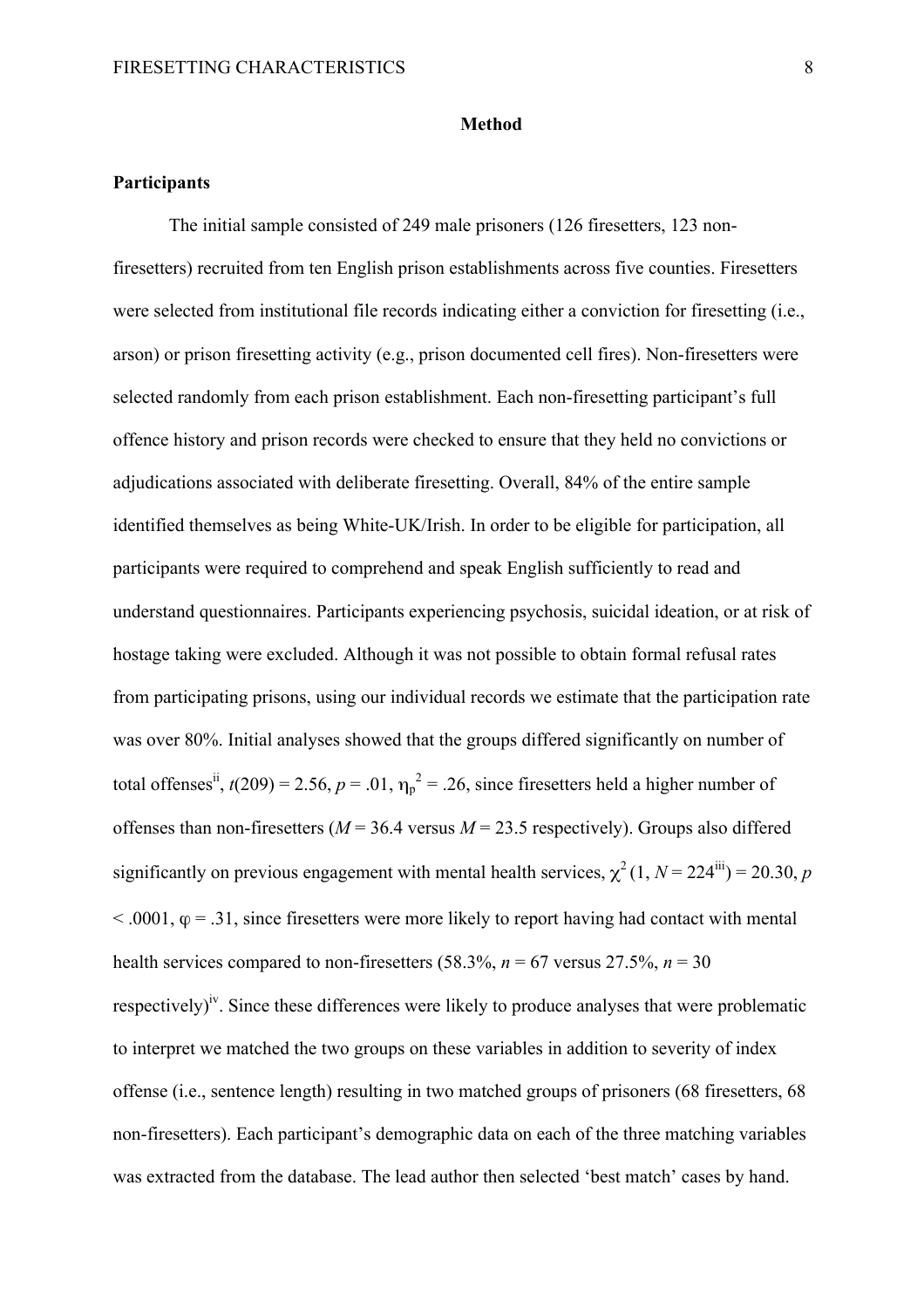For continuous variables (e.g., number of total offences) matching was conducted using  $\pm 1$ SD. In a minority of cases matching on all three variables was not possible and so participants were matched on the remaining variables. The final matched groups were statistically indiscriminable on age, formal education, sentence length, number of violent, sexual, theft, and fraud offenses, and previous engagement with mental health services (see Table 1). However, readers should take note that the matching process—by definition results in samples that are non-random. In particular, the non-firesetters have been chosen, by necessity, to hold more previous contact with mental health services and more total number of offences. The 68 firesetters described in this study were responsible for 125 officially recorded deliberate fires  $(M = 1.84, SD = 2.43)$ . Thirty-two of these fires were index offenses. Firesetting motivators were recorded in 21 of these index offenses of which revenge accounted for the majority (i.e., 66.7%).

## **Measures**

All measures were presented in a randomized order to prisoners. Where possible, simplified or shortened versions of measures were chosen to heighten measure validity for our prison sample and minimize fatigue. We report internal reliability according to the following criteria (George & Mallery, 2003):  $\geq 0.90$  excellent,  $0.89$  to  $\geq 0.80$  good,  $0.79$  to  $\geq 0.70$ acceptable, and .69 to .60 questionable.

**Fire-Related Measures.** The *Five Factor Fire Scale* (Ó Ciardha et al., 2013) combines items from three fire-related measures: the *Fire Interest Rating Scale* (Murphy & Claire, 1996), the *Fire Attitude Scale* (Muckley, 1997), and the *Identification with Fire Questionnaire* (Gannon, Ó Ciardha, & Barnoux, 2011). The resulting five subscales have been empirically determined via factor analysis (see Ó Ciardha et al., 2013) and demonstrate generally acceptable scale reliabilities. The five factors examine (a) identification with fire ("Fire is almost part of my personality"; 11 items), (b) serious fire interest ("Watching a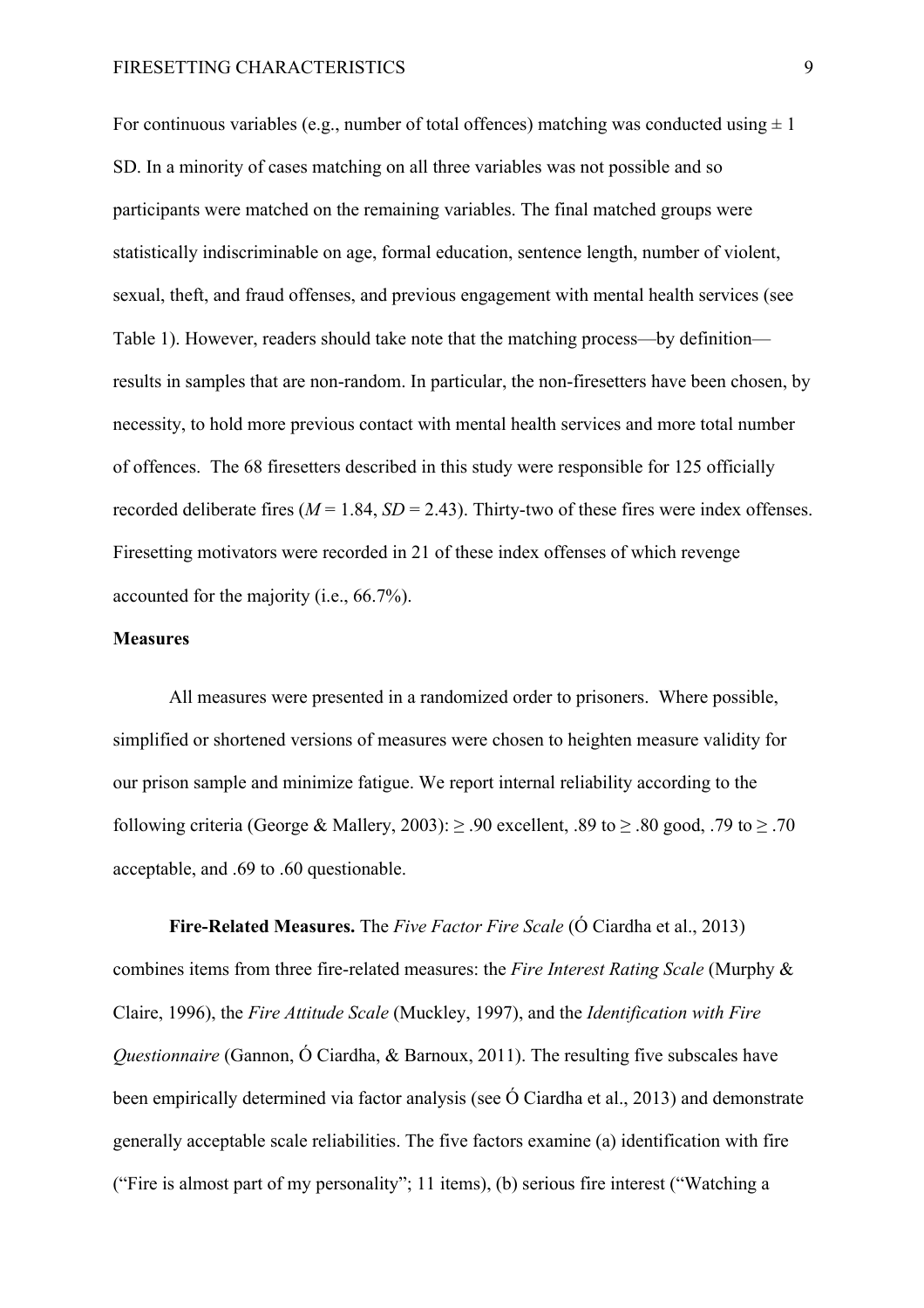house burn down"; 7 items), (c) perceived fire safety awareness ("I know a lot about how to prevent fires"; 6 items), (d) everyday fire interest ("Watching a bonfire outdoors, like on bonfire night"; 6 items), and (e) firesetting as normal ("Most people have set a few small fires just for fun"; 7 items). The present study showed acceptable to good measure reliability for the majority of subscales (see Table 2) although it should be noted that our sample does overlap, in part, with that of Ó Ciardha et al. (2013).

**Emotional Regulation Measures.** The *Novaco Anger Scale and Provocation Inventory* (NAS-PI; Novaco, 2003) are two related, yet separate, self-report measures. The NAS (60 items) examines anger experiences across the four domains of cognition (NAS-COG; e.g., hostile attitudes, rumination), arousal (NAS-ARO; e.g., somatic experiences, anger duration), behavior (NAS BEH; e.g., indirect anger expression, verbal aggression), and anger regulation (NAS-REG; e.g., regulation of angry thoughts, effective coping mechanisms) rated using three response options (never, sometimes, or always true). The PI (25 items) measures an individual's ability to tolerate general provocation on a 4-point Likert scale (1 = not at all angry,  $4 = \text{very angry}$ ). The NAS-PI has well-established psychometric properties (Culhane & Morera, 2010; Novaco, 2003). Good to excellent measure reliabilities were evidenced in our current study (see Table 2).

**Social Competence Measures.** *The Revised UCLA Loneliness Scale* (Russell, Peplau, & Cutrona, 1980) is a 20-item self-report measure of emotional loneliness (e.g., "I lack companionship") rated on a 4-point scale  $(1 = never, 4 = often)$ . Good psychometric properties have been established by the scale authors and external researchers (Horowitz, Rosenberg, Baer, Ureño, & Villaseñor, 1988) and good measure reliability was evidenced in our current study ( $\alpha$  = .86).

*The Simple Rathus Assertiveness Schedule—Short Form* (Jenerette & Dixon, 2010) is a simplified 19-item self-report measure of assertiveness across a variety of social situations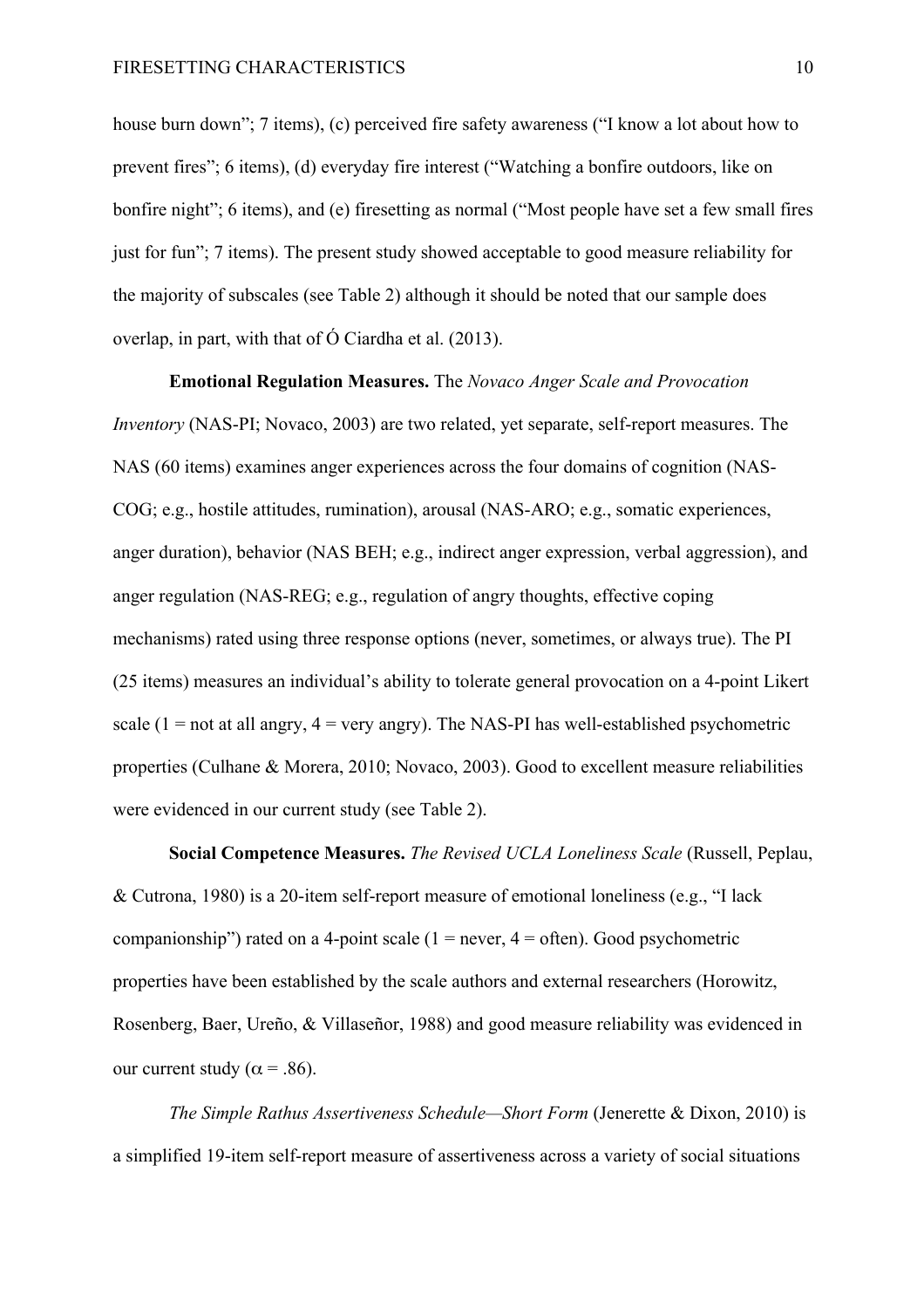(e.g., "To be honest, people often get the better of me") rated on a 6-point scale ( $1 = \text{very}$ ) much unlike me,  $6 = \text{very much like me}$ . The authors of the measure report good measure reliability which was also evidenced in the current study ( $\alpha$  = .80).

**Self-concept Measures.** *The Culture-Free Self-Esteem Inventory*-General (Battle, 1992) measures general adult self-esteem (e.g., "Are you lacking in self-confidence?") across 20 self-report items using a yes/no response format. The psychometric properties of this measure are well established (see Battle, 1997) and were good in our current study (KR20 = .86).

*The Nowicki-Strickland Locus of Control* (Nowicki, 1976) is a 40-item self-report measure of an individual's perception of their internal versus external control over events (e.g., "Are some people just born lucky?") rated using a yes/ no response format. Acceptable psychometric properties of the scale have been established (Nowicki & Duke, 1974). Our study also showed acceptable measure reliability  $(KR20 = .73)$ .

**Offense-Supportive Attitude Measures.** *The Measure of Criminal Attitudes and Associates-Part B* (MCAA-Part B; Mills & Kroner, 1999) is a 46 item self-report measure of antisocial attitudes examining (a) violence ("It's understandable to hit someone who insults you"), (b) entitlement ("Taking what is owed you is not really stealing"), (c) antisocial intent ("I could see myself lying to the police"), and (d) associates ("I always feel welcome around criminal friends"). Respondents are asked to either agree or disagree with each item. The psychometric properties of the MCAA-Part B are well established (see Mills, Kroner, & Forth, 2002; Mills, Kroner, & Hemmati, 2004). Measure reliability ranged from acceptable to good in our current study (see Table 2).

**Boredom Proneness** *The Boredom Proneness Scale-Short Form* (Vodanovich, Wallace, & Kass, 2005) is a 12-item self-report measure of perceptions of limited internal or external stimulation (e.g., "I find it easy to entertain myself") rated on a 7-point Likert scale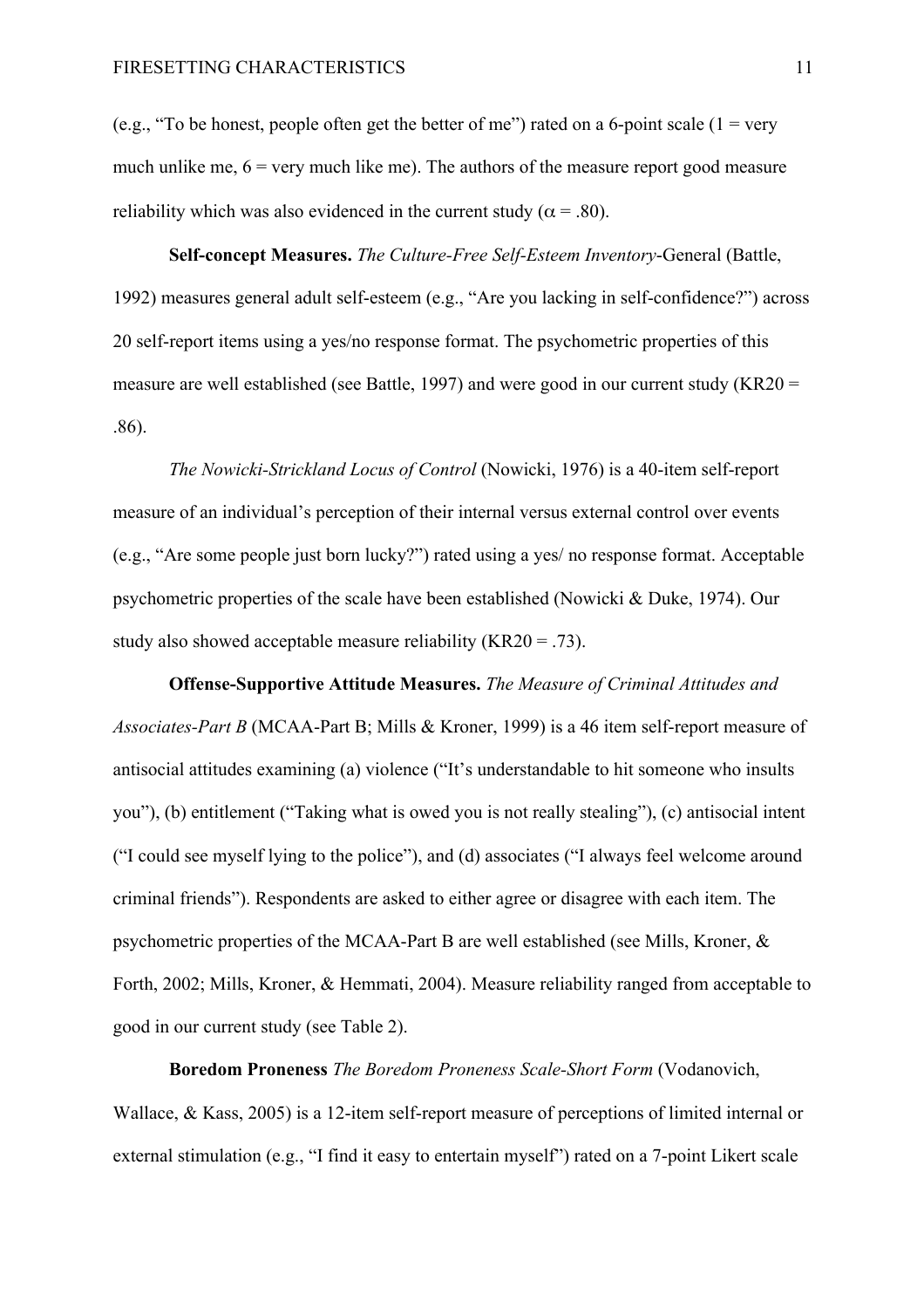$(1 =$  strongly disagree,  $7 =$  strongly agree). Adequate to good psychometric properties have been established by the scale authors and external researchers (Hopley & Nicki, 2010). However, our study showed questionable measure reliability ( $\alpha$  = .62).

**Impression Management** The *Impression Management Scale* (IM) of the Paulhus Deception Scales (Paulhus, 1998) is a 20-item self-report measure of intentional fake good responses (e.g., "I never swear") rated on a 5-point scale ( $1 = not true$ ,  $5 = very true$ ). The IM has well established psychometric properties with offending populations (Paulhus, 1998). In our current study, measure reliability was good ( $\alpha$  = .81).

Each test was hand scored by a qualified psychologist. One third were also double checked by an independent scorer to maximize accuracy.

## **Procedure**

The study was reviewed and approved ethically by the University Research Ethics Committee (REF 20101507). Prisoners were assessed in individual sessions (lasting approximately 90 minutes) to maximize validity of self-report responding. At each assessment, prisoners provided written informed consent, key demographic information, and completed the questionnaires. To ensure maximum questionnaire comprehension, prisoners were asked if they would like the questionnaires to be read aloud to them by the researcher. This format was chosen by the majority of prisoners (88%;  $n = 60$  of firesetters, 82%;  $n = 56$ of non-firesetters)<sup>v</sup>.

## **Results**

The two groups of 68 matched prisoners were compared using multivariate analyses of variance (MANOVA). A separate MANOVA was conducted for each group of dependent variables: Fire-Related Measures (comprising the five dependent variables of fire identification, serious fire interest, fire safety, everyday fire interest, and firesetting as normal), Emotional/Self Regulation Measures (comprising the four dependent variables of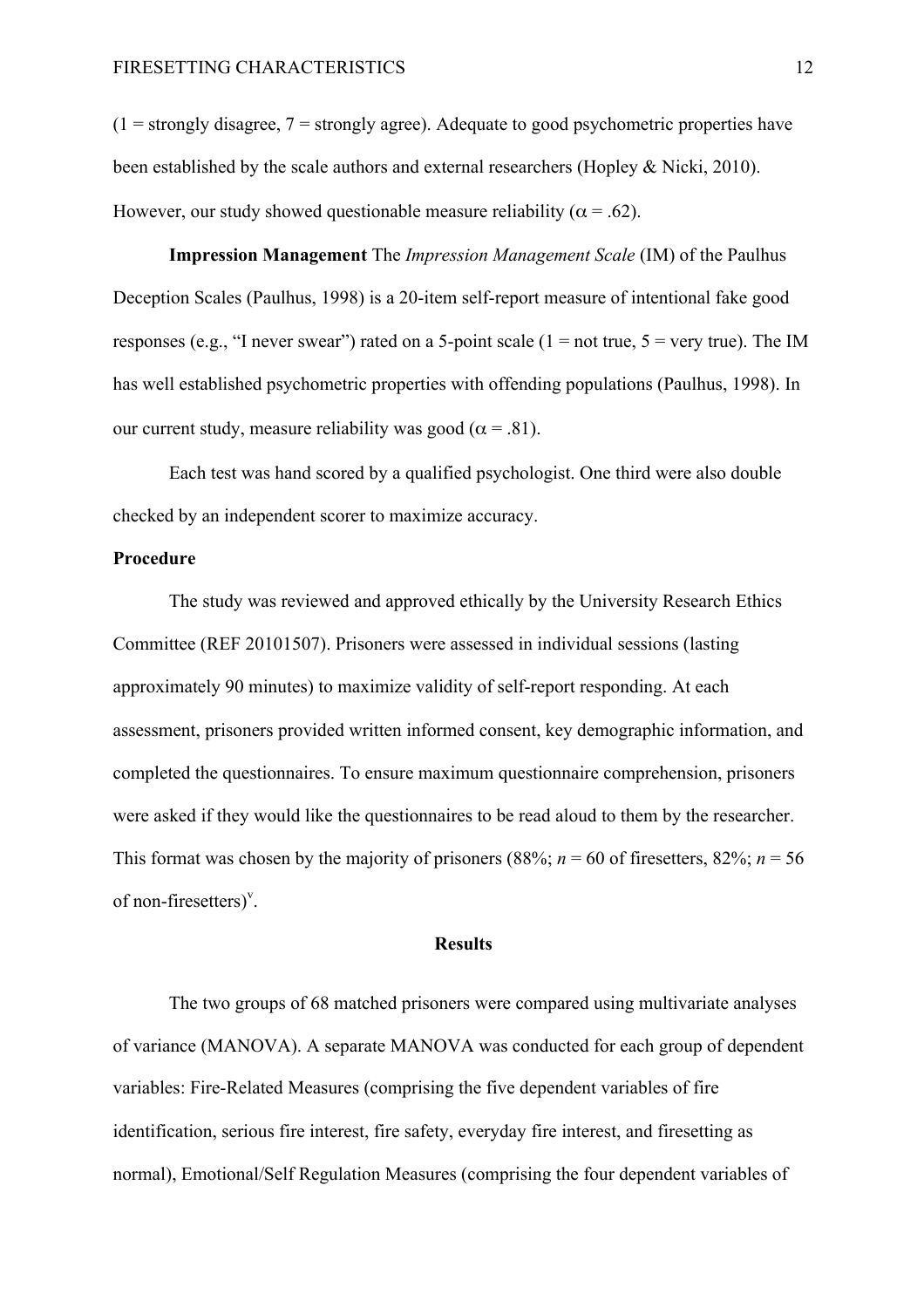the NAS-COG, NAS-ARO, and NAS-REG subscales of the NAS<sup>vi</sup>, and the PI), Social Competency Measures (comprising the two dependent variables of the emotional loneliness, and assertiveness scales), and Offense-Supportive Attitude Measures (comprising the four dependent variables from the MCCA-Part B of violence, entitlement, antisocial intent, and associates). Separate univariate analyses were performed on the conceptually distinct single variables of boredom proneness and impression management (see Huberty & Morris, 1989 for guidance on choosing dependent variable constructs).

Firesetters could not be differentiated from non-firesetters on their overall impression management scores. Thus, the following reported results represent scores unadjusted for the effects of impression management.

The MANOVA conducted on the combined fire-related measures revealed a significant effect,  $F(5,130) = 3.98$ ,  $p = .002$ ; Wilk's Lambda = .87;  $\eta_p^2 = .13$ . Follow up univariate tests (see Table 2) revealed that firesetters differed significantly from nonfiresetters on all fire-related variables. Firesetters showed a higher identification with fire,  $F(1,134) = 8.83, p = .004; \eta_p^2 = .06$ , more interest in serious firesetting activities,  $F(1,134) =$ 7.70*, p* = .006;  $\eta_p^2$  = .06, less perceived fire safety awareness,  $F(1,134) = 7.27$ , *p* = .008;  $\eta_p^2$  $= .05$ , more interest in everyday firesetting activities,  $F(1,134) = 4.95$ ,  $p = .028$ ;  $\eta_p^2 = .04$ , and more acceptance of firesetting as normal,  $F(1,134) = 8.44$ ,  $p = .004$ ;  $\eta_p^2 = .06$ .

The MANOVA conducted on the combined emotional/self regulation measures revealed a significant effect  $F(4,131) = 2.42$ ,  $p = .05$ ; Wilk's Lambda = .93;  $\eta_p^2 = .07$ . As Table 2 illustrates, univariate tests revealed that firesetters showed higher scores on the NAS-COG, NAS-ARO, and PI. The MANOVA conducted on the combined self-concept measures also revealed a significant effect  $F(2,130) = 3.88$ ,  $p = .02$ ; Wilk's Lambda = .94;  $\eta_p^2 = .06$ . Here, univariate tests revealed that firesetters had lower general self-esteem and lower external locus of control scores relative to non-firesetters (see Table 2).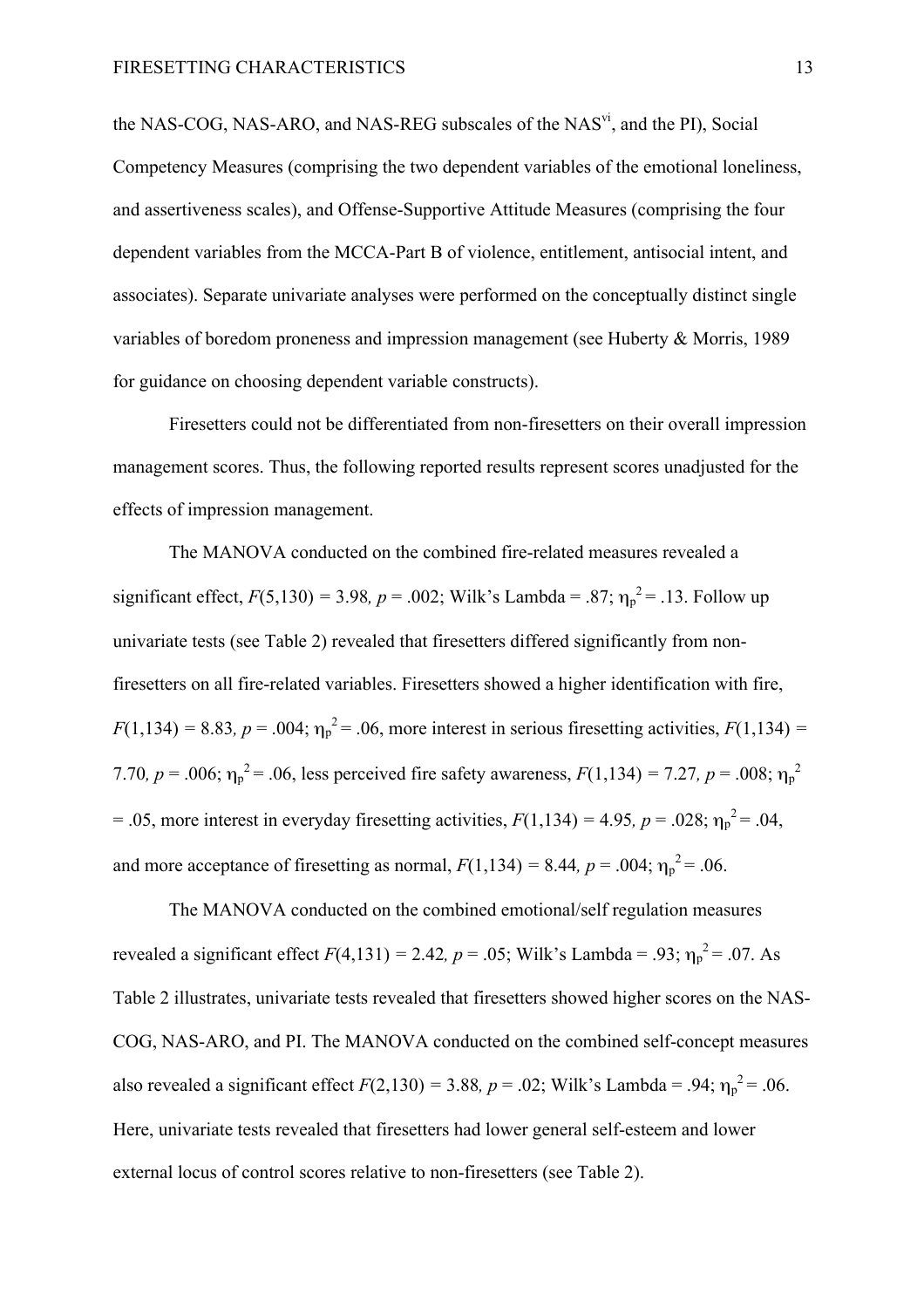The MANOVAs conducted on the combined social competence and offensesupportive attitudes measures respectively failed to reach conventional levels of statistical significance. The univariate ANOVA on boredom proneness also failed to discriminate firesetters from non-firesetters.

A discriminant function analysis was performed in addition to the overall MANOVA and univariate tests to determine which of the statistically significant variables outlined in Table 2 best discriminated firesetters from non-firesetters. In this analysis, we utilized the first discriminate function and examined correlations between each of the predictors and the discriminant function. The resulting discriminant function was significant,  $\chi^2(10) = 23.54$ , *p*  $= .009$ ;  $R^2$  Canonical  $= .41$ . Table 3 illustrates that the variables identified as best for distinguishing between firesetters and non-firesetters—in descending order of correlations were the NAS-COG, firesetting as normal, fire safety awareness, general self-esteem, identification with fire, and serious fire interest subscales. All of these scales correlate with the discriminant function of .5 or above. The remaining variables of the PI, NAS-ARO, everyday fire experiences, and locus of control held slightly less substantial but notable correlations with the discriminant function above .4.

## **Clinical Significance**

Clinically significant cut-off points were calculated for each discriminating measure using Jacobson and Truax's (1991) formula<sup>vii</sup> (see Table 4). Normative statistics for a functional or general population sample were taken from published studies or test manuals $\frac{v_{\text{lin}}}{v_{\text{lin}}}\$ . Prisoners were then coded regarding whether or not they held a score above (or below) the cut-off point for each of the variables and a series of chi-square analyses were conducted to examine the proportions of firesetters and non-firesetters whose scores fell outside the normative functioning range. As shown in Table 4, the variables indicating a significantly higher proportion of firesetters scoring outside of the normal functioning range—in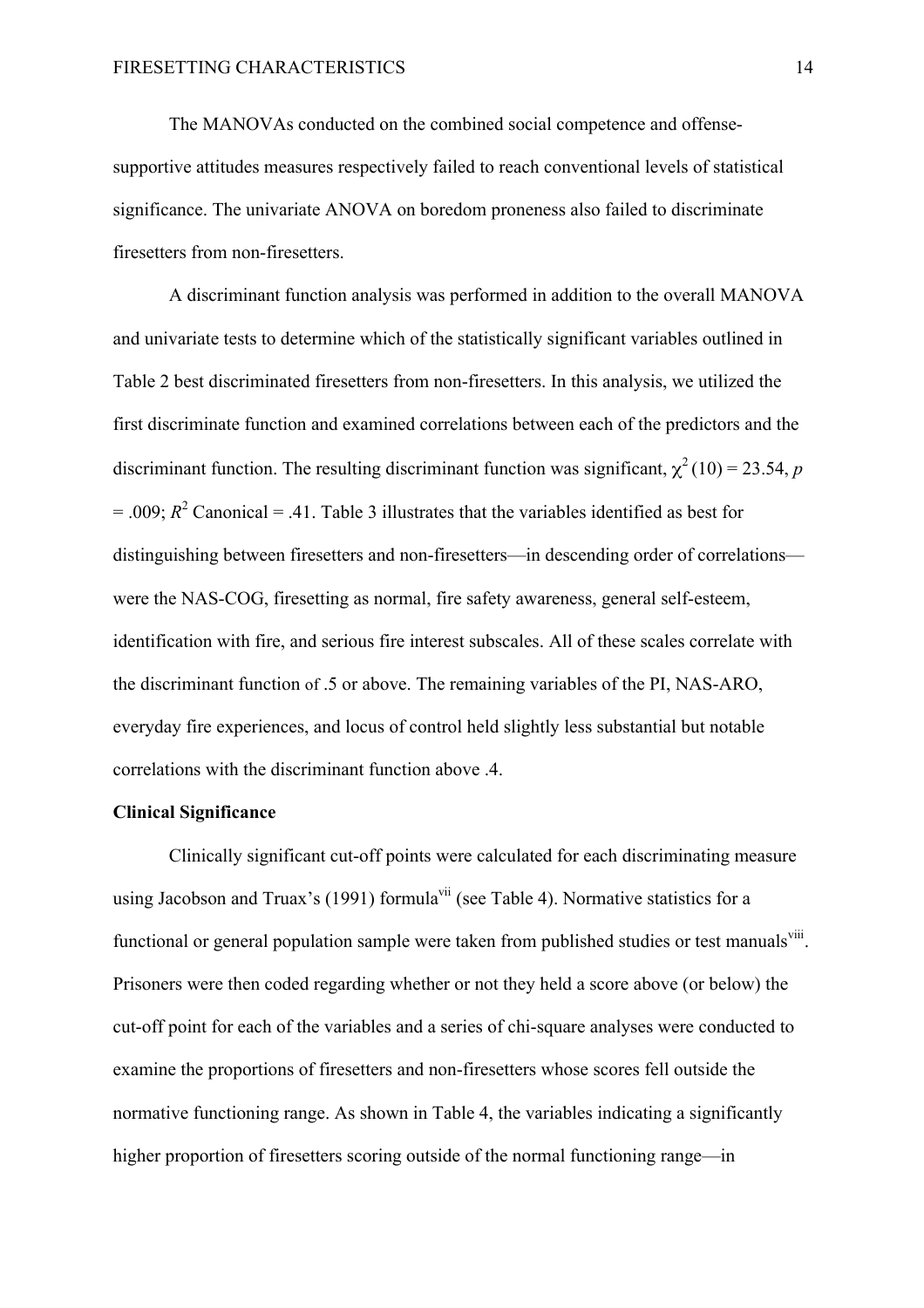descending order of Odds Ratios (see Table 4)—were NAS-COG (OR = 2.8), serious fire interest (2.6), perceived fire safety awareness (2.5), general self-esteem (2.5), PI (2.3), locus of control (2.3), and identification with fire (2.0). The variables everyday fire interest, firesetting as normal, and COG-ARO did not successfully discriminate firesetters.

#### **Discussion**

The aim of this study was to provide the first rigorous examination of adult male firesetters' psychological characteristics. In particular, using both statistical and clinical significance testing, this study tested the specialist hypothesis by examining whether firesetters could be distinguished, psychologically, from a matched group of non-firesetting offenders on a variety of fire and non-fire related measures.

Five main areas of psychological functioning were hypothesized to differentiate firesetters from their non-firesetting counterparts. Using conventional statistical significance testing, three of these areas—fire-related factors, emotional/ self regulation, and selfconcept—clearly differentiated firesetting offenders from non-firesetting offenders. Two areas previously suggested to be defining features of firesetting (i.e., social competency problems and boredom proneness) did not clearly differentiate firesetters from nonfiresetters. Finally, as hypothesized, the differences highlighted in this study were not accounted for by general criminal attitudes and associates since firesetters were adequately matched with non-firesetters on these variables. In summary then, this study found evidence to support the specialist hypothesis since firesetters were clearly differentiable from other offenders on key psychological characteristics.

Examining the fire-related characteristics, statistically, firesetters reported significantly more identification with fire, fire interest in both serious and everyday fires, attitudes that legitimize firesetting as 'normal', and less perceived fire safety awareness. These results support findings from small scale practice reports in psychiatric settings (Clare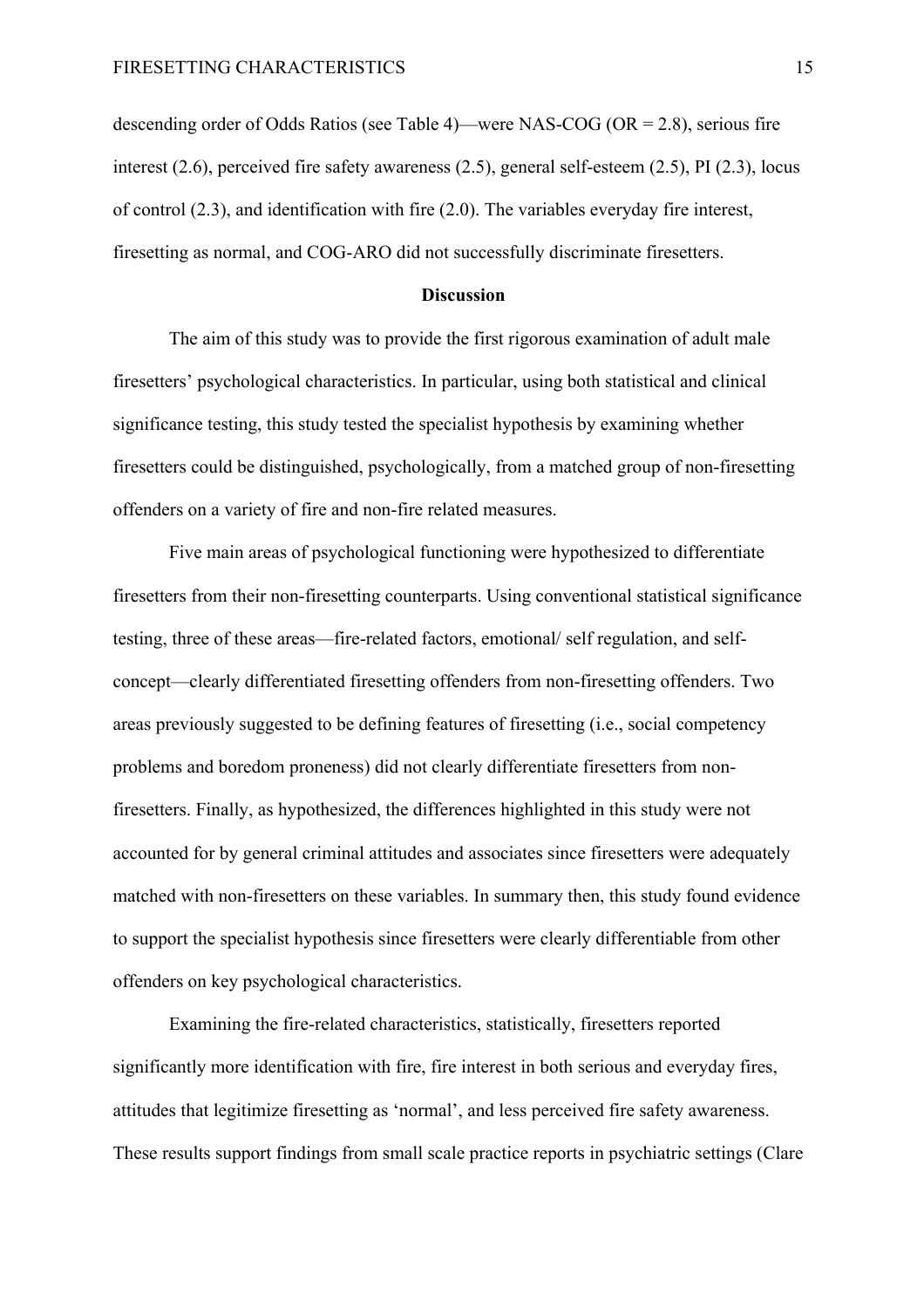et al., 1992; Taylor, 2002) confirming that fire interest and other fire-related constructs represent unique psychological characteristics for firesetters. In terms of emotional/ self regulation characteristics, although firesetters scored similarly to non-firesetters on their ability to regulate or cope with anger, firesetters reported significantly more anger-related cognition (e.g., rumination and hostility), physiological arousal to anger, and more experiences of anger in relation to provocation. These findings confirm previous reports suggesting that firesetters hold problems in the area of emotional/ self-regulation (Räsänan et al., 1996; Rix, 1994; Hurley & Monaham, 1969; Jackson, 1994). Finally, in terms of selfconcept, firesetters reported significantly lower levels of general self-esteem. These findings also confirm previous clinical reports (Jackson, Glass, & Hope, 1987; Swaffer et al., 2001). However, contrary to hypothesis firesetters self-reported significantly lower levels of external locus of control relative to their non-firesetting counterparts. A discriminant function analysis examining the variables that best distinguished firesetters from non-firesetters using statistical significance showed that the most important variables, in descending order of correlations, were anger-related cognition, firesetting as normal, fire safety awareness, general self-esteem, identification with fire and an interest in serious fires. Finally, when clinically significant cutoff scores were calculated for all discriminatory measures, analysis of the proportions of firesetters and non-firesetters scoring outside the normative functioning range confirmed the discriminatory value of these variables with the exception of anger-related arousal, everyday fire interest, and firesetting as normal.

Taken as a whole, these findings are consistent with the notion that firesetters represent a specialist category of offender necessitating unique assessment and treatment (Gannon & Pina, 2010; Hollin, 2012; Taylor et al., 2002; Swaffer et al., 2001). In particular, the results support longstanding theoretical notions that firesetting stems from an attraction towards fire, increased frustration/anger, and perceived social ineffectiveness (i.e., low self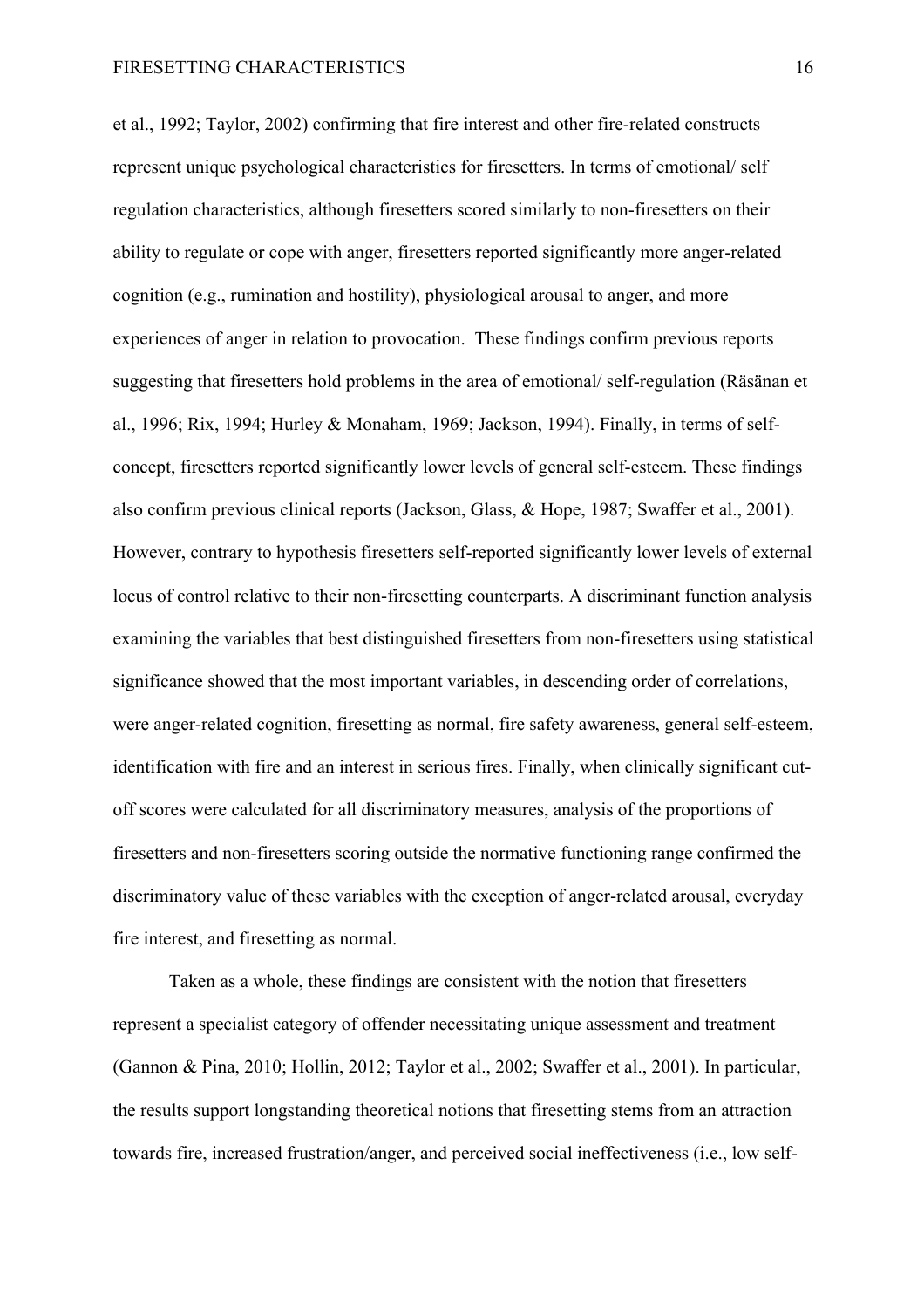esteem; Jackson, Glass, & Hope, 1987). In terms of fire-related variables, the results of both the discriminatory function analysis and the clinically significant cut off score analyses suggest that it is an interest in serious fires (e.g., house or hotel fires) rather than everyday fires (e.g., bonfires or coal fires) that best discriminate firesetters from other offenders. In addition, our results suggest that lower perceived levels of fire safety awareness, and identification with fire are also highly unique characteristics of firesetters. There are numerous possible reasons why firesetters hold unique psychological characteristics in these areas. For example, low levels of perceived fire safety awareness may represent deficits in fire-related consequential thinking or may reflect a longer term attentional bias on the sensory properties of fires. Furthermore, a sense of identity with fire may indicate an over reliance on fire as a coping mechanism. Consequently, identity exploration and the promotion of alternative meaningful coping strategies may prove to be valuable in assessment and treatment for firesetters.

In terms of non-fire related factors, the results of both the discriminatory function and the clinical cut off score analyses show that anger-related cognition, anger to provocation, general self-esteem, and locus of control were good characteristics for discriminating firesetters from their non-firesetting counterparts. Of particular note was the finding that anger-related cognition was found to be the best discriminating variable across both statistical and clinical significance testing methods. This finding, alongside the high levels of anger reported in relation to provocation, is perhaps unsurprising given that the majority of motivators recorded for the participants in our sample related to revenge-seeking. The wider firesetting literature also reports revenge as being one of the most prevalent motivators for firesetting behavior (Inciardi, 1970; Koson & Dvoskin, 1982; Lewis & Yarnell, 1951; Rix, 1994). Furthermore, researchers have suggested that anger-related deficits, in combination with fire-interest, is likely to trigger revenge seeking in which firesetting is the preferred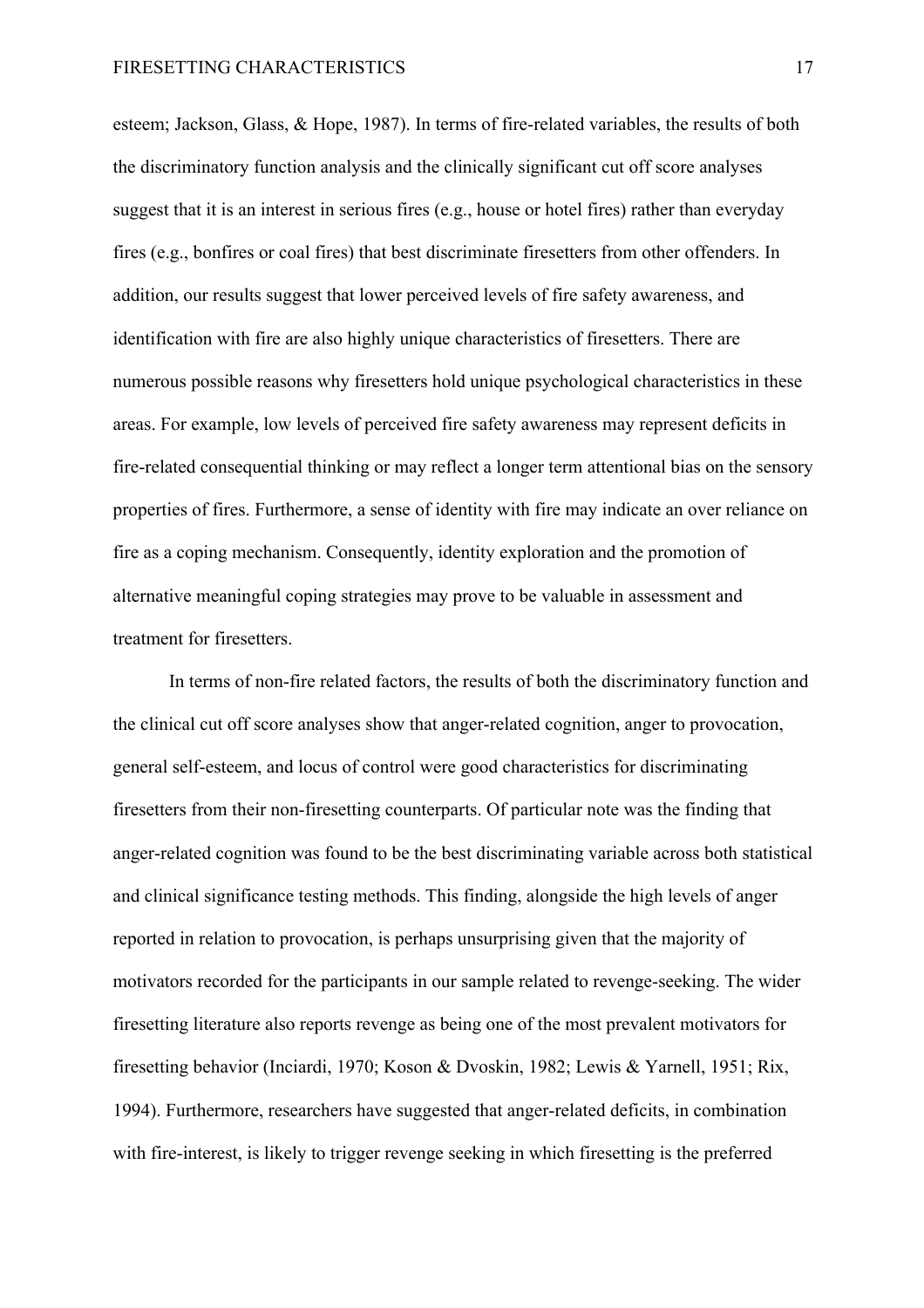weapon of 'retaliation' (Gannon, Ó Ciardha, Doley, & Alleyne, 2012). The findings of this study suggest that anger-related cognition in the form of rumination and hostility is likely to represent a key area for exploration in firesetter assessment and treatment. The study findings in terms of self-esteem support previous assertions regarding the low levels of perceived selfworth held by firesetters in relation to other offenders (Swaffer et al., 2001; Jackson et al., 1989). Given this finding, it is curious that, contrary to hypothesis, firesetters were distinguishable from non-firesetters based on their *lower* external locus of control scores and that firesetters did not appear to show particular deficits—relative to non-firesetters regarding their social competence in the form of assertiveness and emotional loneliness. In keeping with theoretical notions regarding firesetters' lack of social competence it is possible that the lower external locus of control reported by firesetters simply indicates slightly more internalization of blame for negative antisocial acts relative to non-firesetting counterparts.

There are several limitations to this study. A selection bias is present at two main levels. First, only offenders who agreed to volunteer (i.e., the most pro-social ones) were included in our study. Second, because we matched firesetters with non-firesetters on total number of offences, sentence length, and previous mental health service contact this meant that the non-firesetters whom were selected as 'best matches' and were not randomly selected. Consequently, we cannot presume that the results of this study generalize to other offender populations or indeed firesetters. However, although we have selected more problematic non-firesetting individuals, the data shows clearly that when problematic firesetters (i.e., those with mental health problems and a high number of previous offences) are compared with a similar group of non-firesetting offenders then key psychological differences do emerge. We also did not collect information on the IQ scores of our participants. Consequently, it is unclear how IQ scores were distributed across our groups or how this might compare to other correctional samples. Caution should also be taken in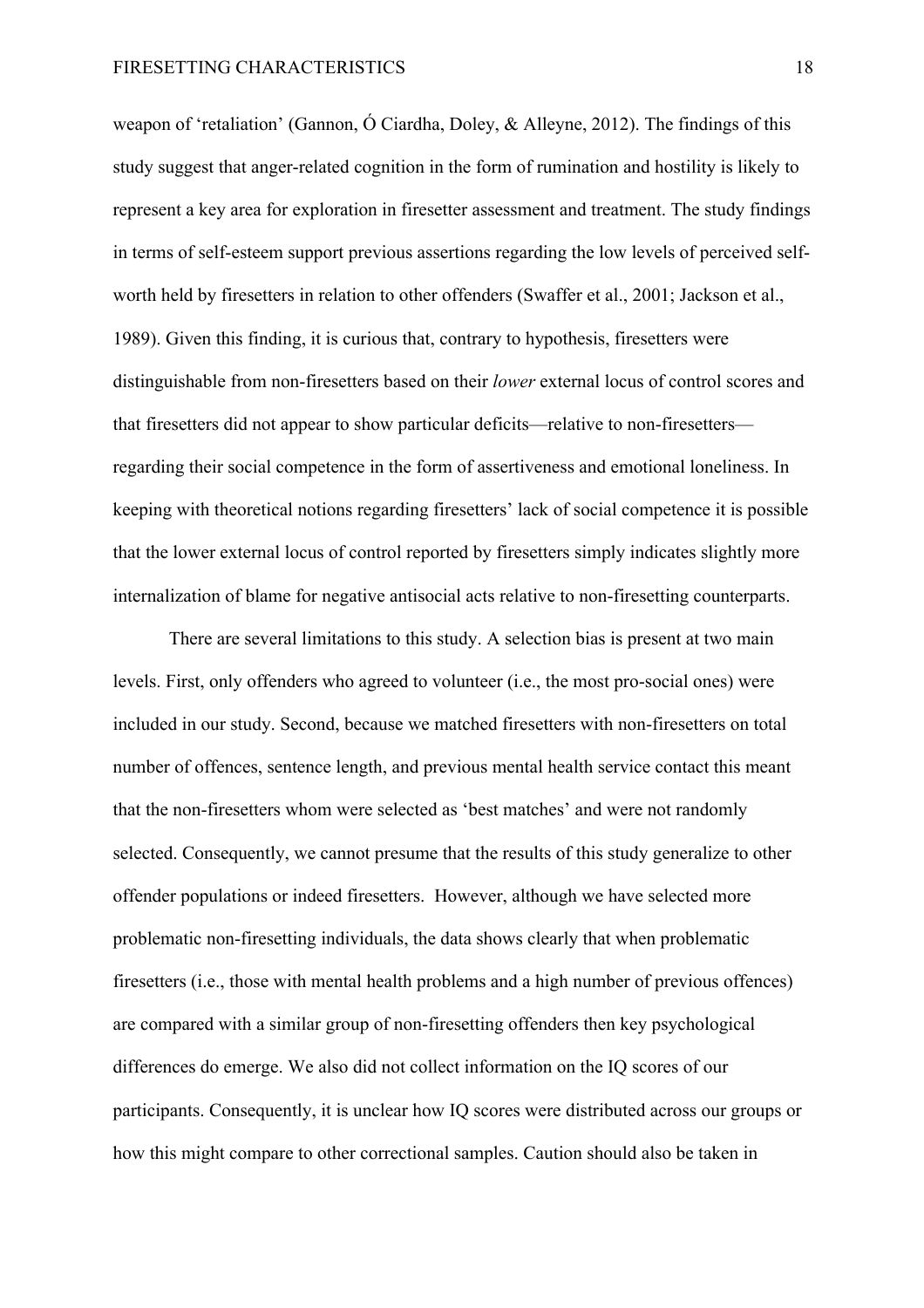#### FIRESETTING CHARACTERISTICS 19

drawing definitive clinical conclusions from this study since the measures used—including the impression management measure—were all self-report and transparent in nature. In addition, information on firesetting motive was available only for a small proportion of the sample. Further information on this aspect would have provided some basis for follow up analysis between subgroups of firesetter according to motive. Finally, the design and preliminary nature of this study meant that it was not possible to determine causality or key relationships amongst variable and their association with firesetting. Future studies should aim to pinpoint the exact mechanistic interrelations between factors and how they interact to facilitate firesetting.

In summary, the results of this study provide clinicians with the first controlled empirical evidence to show that firesetters are a specialist group of offenders with unique psychological characteristics. The differences outlined in this study are noteworthy since they clearly indicate that firesetters hold unique psychological differences that, to date, are largely ignored by generic offending behavior programs. Conducting more standardized interventions for male firesetters that target these factors may provide one fruitful way of reducing deliberate firesetting.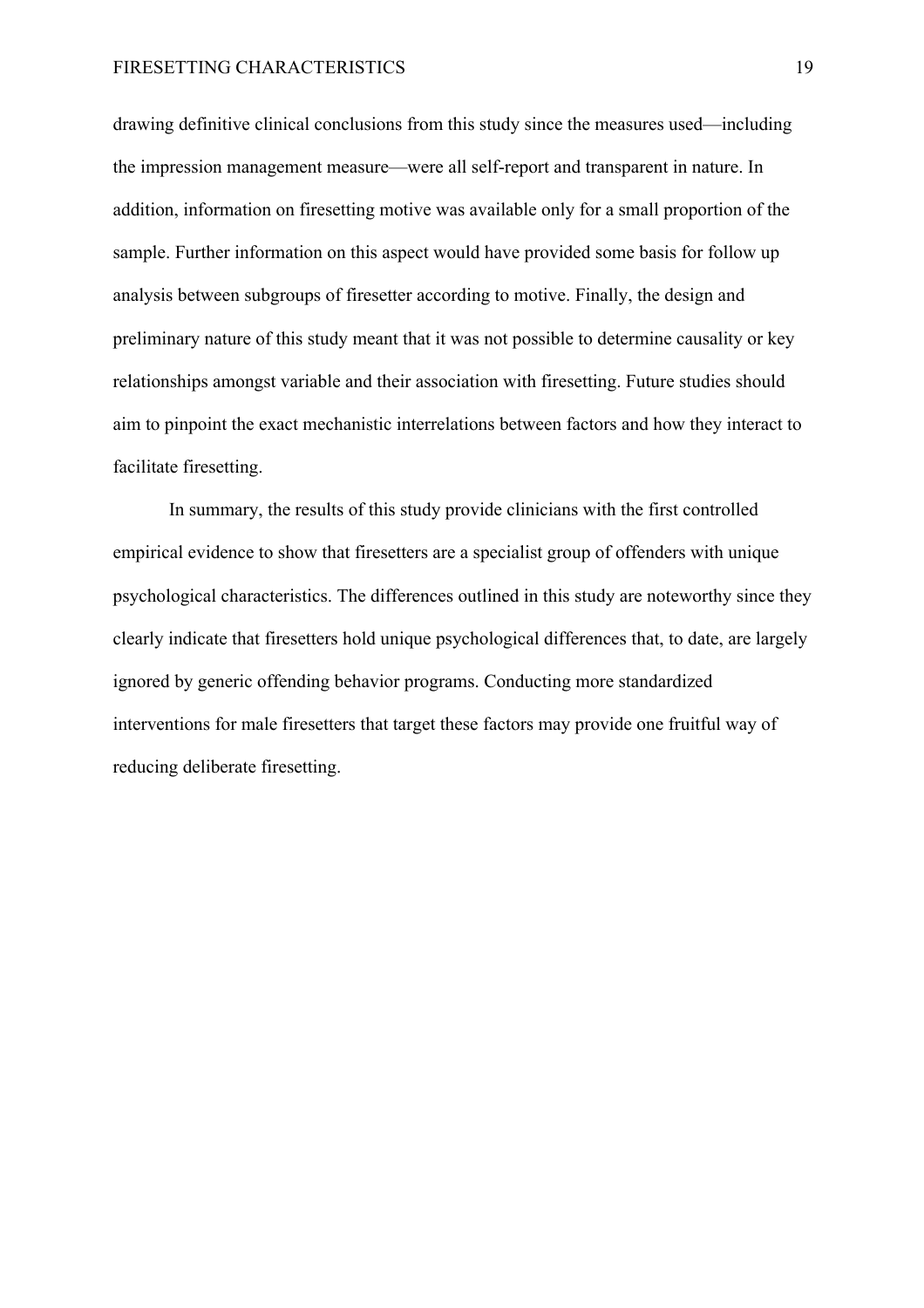#### **References**

Battle, J. (1992). *Culture-free Self-Esteem Inventories* (2nd ed.). Austin, TX: PRO-ED.

- Battle, J. (1997). Culture-free Self-esteem Inventories for Children and Adults. In C. P. Zalaquett & R. J. Wood (Eds.), *Evaluating Stress: A Book of Resources* (pp. 67-95). London: The Scarecrow Press, Inc.
- Clare, I. C. H., Murphy, G. H., Cox, D., & Chaplin, E. H. (1992). Assessment and treatment of fire-setting: A single-case investigation using a cognitive-behavioural model. *Criminal Behaviour and Mental Health, 2*(3), 253-268.
- Culhane, S. E., & Morera, O. F. (2010). Reliability and Validity of the Novaco Anger Scale and Provocation Inventory (NAS-PI) and State-Trait Anger Expression Inventory-2 (STAXI-2) in Hispanic and Non-Hispanic White Student Samples. *Hispanic Journal of Behavioral Sciences, 32*(4), 586-606. doi:10.1177/0739986310381458
- Davis, J. A., & Lauber, K. M. (1999). Criminal Behavioral Assessment of Arsonists, Pyromaniacs, and Multiple Firesetters. *Journal of Contemporary Criminal Justice, 15*(3), 273-290. doi:10.1177/1043986299015003005
- Dickens, G., Sugarman, P., Edgar, S., Hofberg, K., Tewari, S., & Ahmad, F. (2009). Recidivism and dangerousness in arsonists. *Journal of Forensic Psychiatry & Psychology, 20*(5), 621-639. doi:10.1080/14789940903174006
- Dickens, G., Sugarman, P., & Gannon, T. A. (Eds.). (2012). *Firestting and mental health: Theory, research and practice*. London: RCPsych Pubs.
- Dickens, G. L., & Sugarman, P. A. (2012). Adult firesetters: prevalence, characteristics and psychopathology. In G. L. Dickens, P. A. Sugarman & T. A. Gannon (Eds.), *Firesetting and Mental Health: Theory, Research and Practice* (pp. 3-27). London: RCPsych Publications.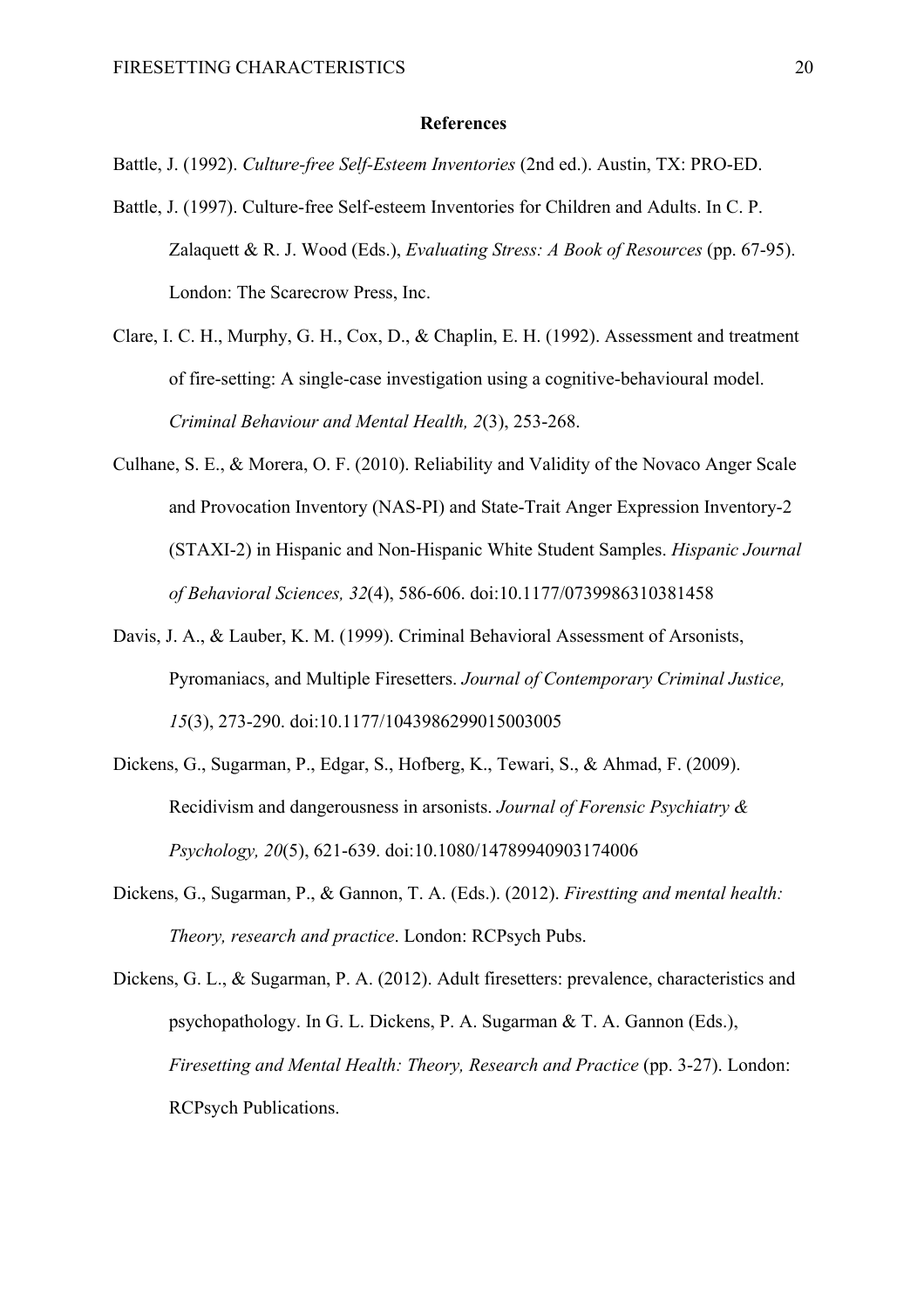- Federal Bureau of Investigation (2004). *Crime in the United States: Uniform Crime Reports.* Washington DC: US Department of Justice.
- Federal Bureau of Investigation (2011). *Crime in the United States, 2010*. Retrieved from http://www.fbi.gov/about-us/cjis/ucr/crime-in-the-u.s/2010/crime-in-the-u.s.- 2010/overviews/tab32overview.pdf
- Gannon, T. A., Ó Ciardha, C., & Barnoux, M. L. (2011). *The identification with fire questionnaire.* Unpublished manuscript, CORE-FP, School of Psychology, University of Kent, UK.
- Gannon, T. A., Ó Ciardha, C., Doley, R. M., & Alleyne, E. (2012). The Multi-Trajectory Theory of Adult Firesetting (M-TTAF). *Aggression and Violent Behavior*, 17(2), 107- 121. doi:10.1016/j.avb.2011.08.001
- Gannon, T. A., & Pina, A. (2010). Firesetting: Psychopathology, theory and treatment. *Aggression and Violent Behavior, 15*(3), 224-238. doi:10.1016/j.avb.2010.01.001
- Geller, J. L., & Bertsch, G. (1985). Fire-setting behavior in the histories of a state hospital population. *The American Journal of Psychiatry, 142*(4), 464-468.
- George, D., & Mallery, P. (2003). *SPSS for windows step by step: A simple guide and reference 11.0 update* (4<sup>th</sup> ed.). Boston, MA: Allyn and Bacon.
- Hall, J. R. (2007). *Intentional fires and arson*. Quincy, MA: National Fire Protection Association.
- Hall, J. R. (2010). *Intentional Fires*. Quincy, MA: National Fire Protection Association Fire Analysis and Research Division.
- Haines, S., Lambie, I., & Seymour, F. (2006). *International approaches to reducing deliberately lit fires: Prevention programmes, final report.* New Zealand Fire Service Commission Research Report, 63. Retrieved November 21, 2008, from http://www.sosfires.com/New%20Zealand%20Report%202.pdf.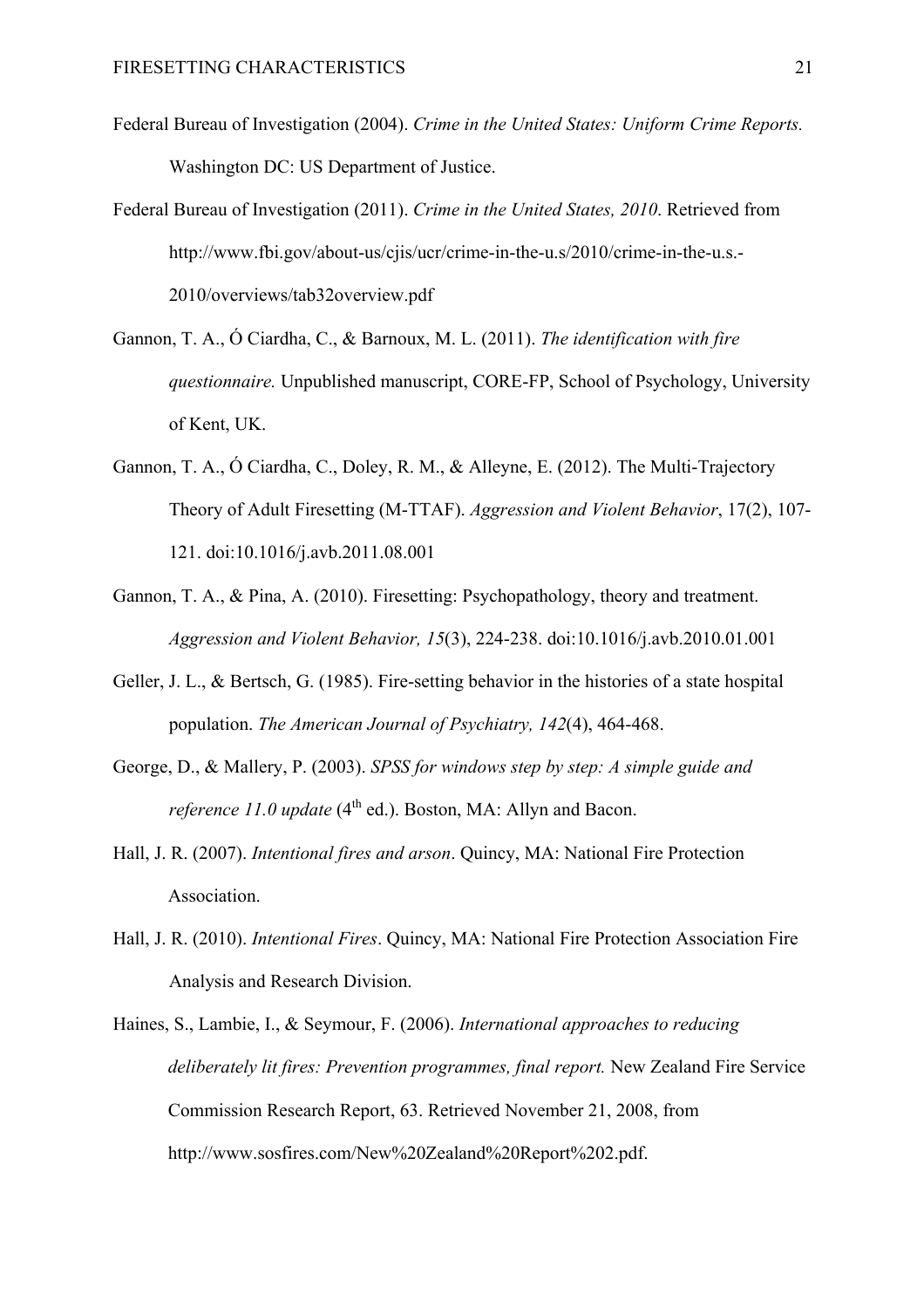- Hill, R. W., Langevin, R., Paitich, D., Handy, L., Russon, A., & Wilkinson, L. (1982). Is arson an aggressive act or a property offence? A controlled study of psychiatric referrals. *Canadian Journal of Psychiatry, 27*(8), 648-654.
- Hollin, C. R. (2012). Arson: Treatment and interventions. In G. Dickens, P. Sugarman & T. A. Gannon (Eds.), *Firesetting and Mental Health: Theory, Research and Practice* (pp. 224-239). London, UK: RCPsych Publications.
- Hopley, A. A. B., & Nicki, R. M. (2010). Predictive Factors of Excessive Online Poker Playing. *CyberPsychology, Behavior & Social Networking, 13*(4), 379-385. doi:10.1089/cyber.2009.0223
- Horowitz, L. M., Rosenberg, S. E., Baer, B. A., Ureño, G., & Villaseñor, V. S. (1988). Inventory of interpersonal problems: Psychometric properties and clinical applications. *Journal of Consulting and Clinical Psychology, 56*(6), 885-892. doi:10.1037/0022-006x.56.6.885
- Huberty, C. J., & Morris, J. D. (1989). Multivariate analysis versus multiple univariate analyses. *Psychological Bulletin, 105*(2), 302-308. doi:10.1037/0033-2909.105.2.302
- Hurley, W., & Monahan, T. M. (1969). Arson: The criminal and the crime. *British Journal of Criminology, 9*(1), 4-21.
- Inciardi, J. (1970). The adult firesetter. *Criminology, 8*, 145-155.
- Jackson, H. F. (1994). Assessment of fire-setters. In M.McMurran & J.Hodge (Eds.), *The Assessment of Criminal Behaviours in Secure Settings* (pp. 94–126). London: Jessica Kingsley.
- Jackson, H. F., Glass, C., & Hope, S. (1987). A functional analysis of recidivistic arson. *British Journal of Clinical Psychology, 26*(3), 175-185.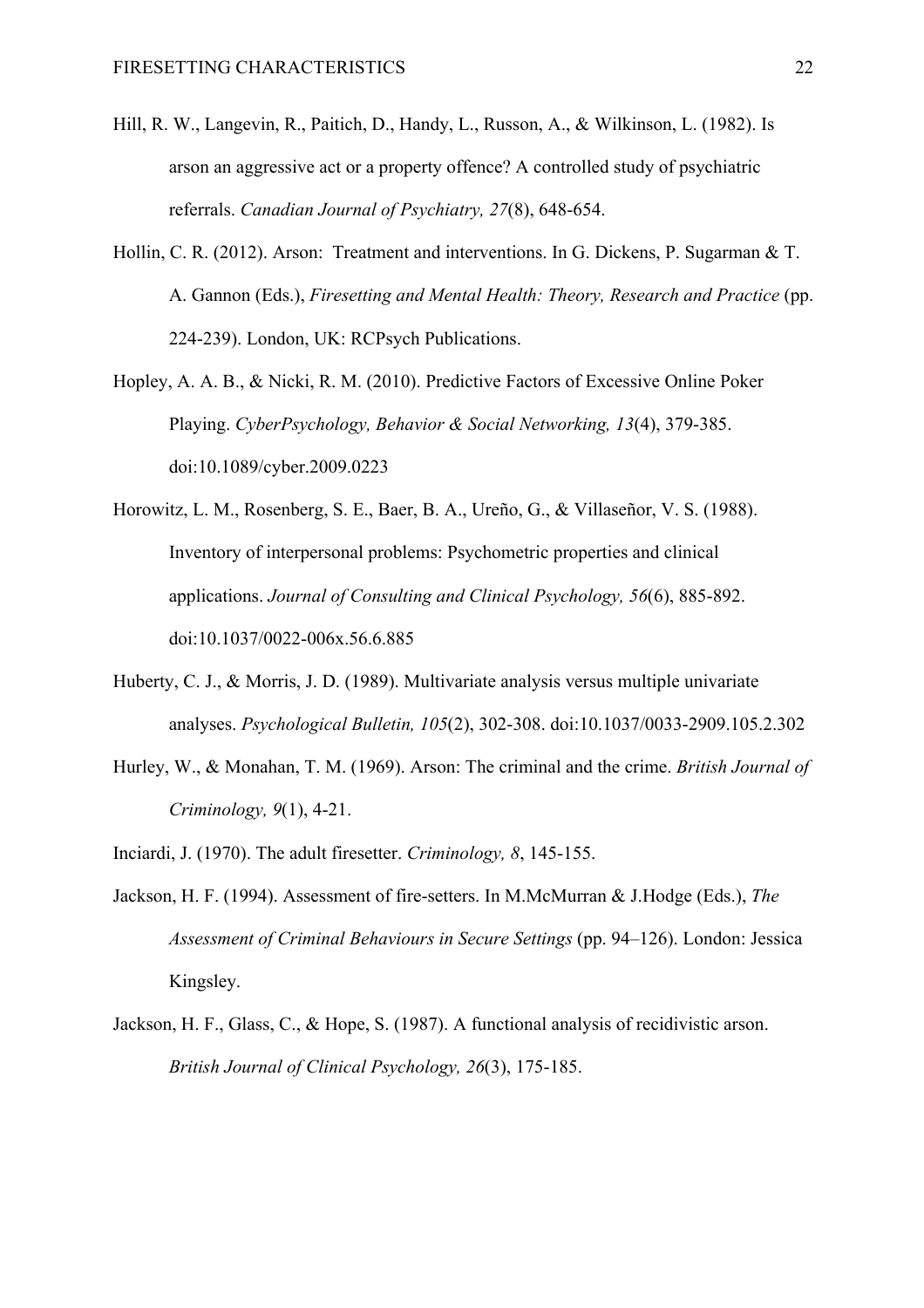- Jackson, H. F., Hope, S., & Glass, C. (1987). Why are arsonists not violent offenders? *International Journal of Offender Therapy and Comparative Criminology, 31*(2), 143- 151. doi:10.1177/0306624x8703100207
- Jacobson, N. S., & Truax, P. (1991). Clinical significance: a statistical approach to defining meaningful change in psychotherapy research. *Journal of Consulting and Clinical Psychology, 59*(1), 12-19. doi:10.1037//0022-006X.59.1.12
- Jenerette, C., & Dixon, J. (2010). Developing a Short Form of the Simple Rathus Assertiveness Schedule Using a Sample of Adults With Sickle Cell Disease. *Journal of Transcultural Nursing, 21*(4), 314-324. doi:10.1177/1043659609360712
- Kelly, J., Goodwill, A. M., Keene, N., & Thrift, S. (2009). A retrospective study of historical risk factors for pathological arson in adults with mild learning disabilities. *The British Journal of Forensic Practice, 11*(2), 17-23.
- Kolko, D. J. (2002). *Handbook on Firesetting in Children and Youth*. San Diago, CA: Academic Press.
- Koson, D. F., & Dvoskin, J. (1982). Arson: A diagnostic survey. *Bulletin of the American Academy of Psychiatry & the Law, 10*(1), 39-49.
- Lewis, N. D. C., & Yarnell, H. (1951). *Pathological firesetting; pyromania*. New York: Nervous and Mental Disease Monographs.
- Mills, J. F., & Kroner, D. G. (1999). *Measures of Criminal Attitudes and Associates: User Guide.* Unpublished instrument and user guide.
- Mills, J. F., Kroner, D. G., & Forth, A. E. (2002). Measures of Criminal Attitudes and Associates (MCAA): Development, Factor Structure, Reliability, and Validity. *Assessment, 9*(3), 240-253.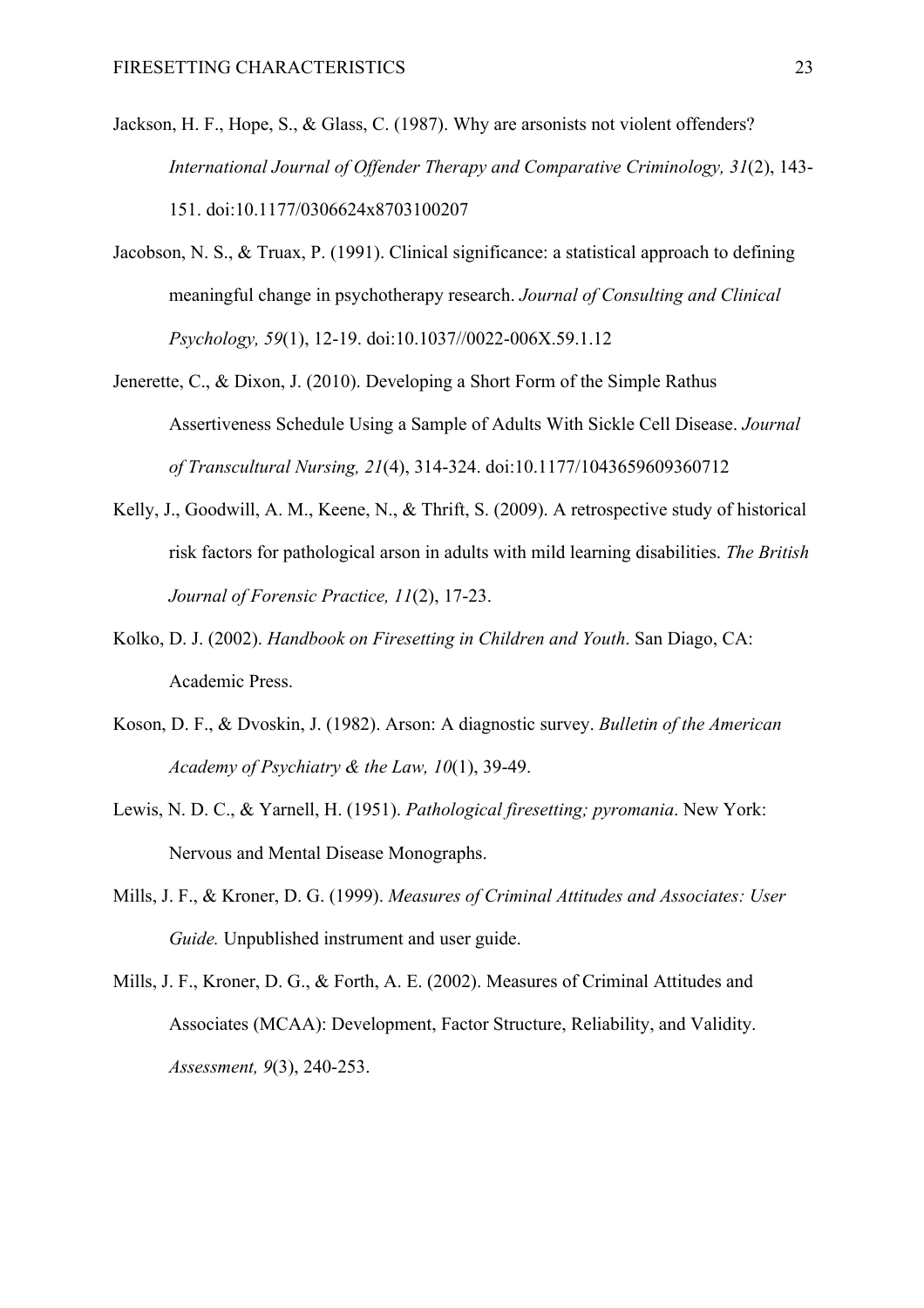- Mills, J. F., Kroner, D. G., & Hemmati, T. (2004). The Measures of Criminal Attitudes and Associates (MCAA). *Criminal Justice and Behavior, 31*(6), 717-733. doi:10.1177/0093854804268755
- Muckley, A. (1997). *Firesetting: Addressing offending behaviour, A resource and training manual*: Redcar and Cleveland Psychological Service.
- Murphy, G. H., & Clare, I. C. H. (1996). Analysis of motivation in people with mild learning disabilities (mental handicap) who set fires. *Psychology, Crime & Law, 2*(3), 153-164. doi:10.1080/10683169608409774
- Novaco, R. W. (2003). *The Novaco anger scale and provocation inventory : NAS-PI*. Los Angeles, CA: Western Psychological Services.
- Nowicki, S., & Duke, M. P. (1974). A Locus of Control Scale for Noncollege as Well as College Adults. *Journal of Personality Assessment, 38*(2), 136-137. doi:10.1080/00223891.1974.10119950
- Nowicki, S., Jr. . (1976). *Adult Nowicki-Strickland internal-external Locus of Control Scale.* (Test Manual available from S. Nowicki, Jr., Department of Psychology, Emory University, Atlanta, GA 30322).
- Ó Ciardha, C., Barnoux, M., Alleyne, E., Tyler, N., Mozova, K., & Gannon, T. A. (2013). *Multiple factors in the assessment of firesetters' fire interest and attitudes*. Manuscript submitted for publication.
- Palmer, E. J., Caulfield, L. S., & Hollin, C. R. (2007). Interventions with arsonists and young fire setters: A survey of the national picture in England and Wales. *Legal and Criminological Psychology, 12*(1), 101-116. doi:10.1348/135532505x85927
- Paulhus, D. L. (1998). *Paulhus deception scales (PDS) : the balanced inventory of desirable responding-7 : user's manual*. Toronto, ON: Multi-Health Systems.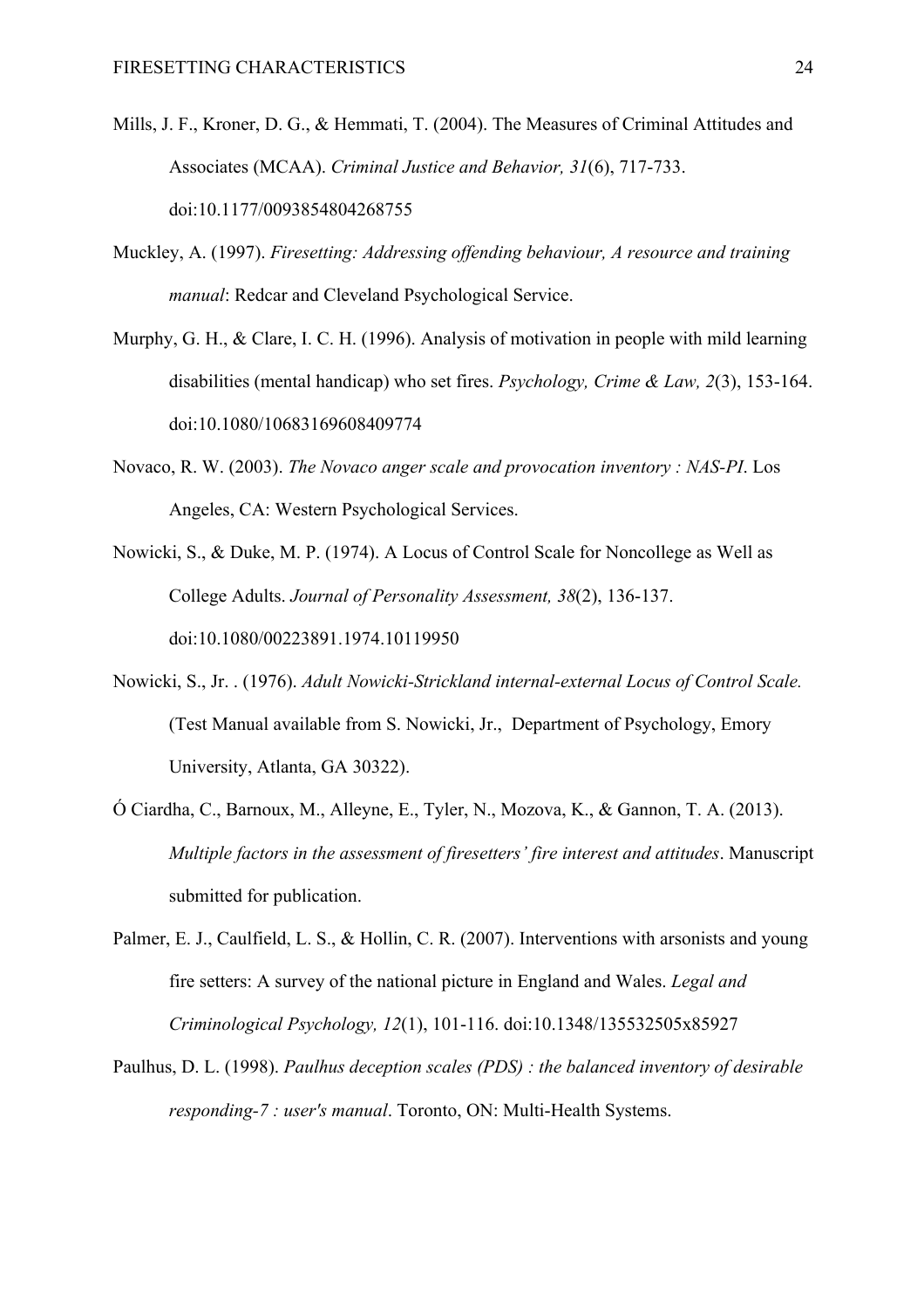- Perneger, T. V. (1998). What's wrong with Bonferroni adjustments. *British Medical Journal, 316,* 1236-1238.
- Perrin-Wallqvist, R., Archer, T., & Norlander, T. (2004). Adolescents' fire-setting awareness under boredom: Relation to personality variables. *Psychological Reports, 94*(3), 863- 871.
- *R* v Calladine, Court of Appeal UK (Criminal Division. Jan. 01, 1975).
- Räsänen, P., Puumalainen, T., Janhonen, S., & Väisänen, E. (1996). Fire-Setting from the Viewpoint of an Arsonist. *Journal of Psychosocial Nursing and Mental Health Services, 34*(3), 16-21.
- Rice, M. E., & Chaplin, T. C. (1979). Social skills training for hospitalized male arsonists. *Journal of Behavior Therapy and Experimental Psychiatry, 10*(2), 105-108. doi:10.1016/0005-7916(79)90083-1
- Rice, M. E., & Harris, G. T. (1996). Predicting the recidivism of mentally disordered firesetters. *Journal of Interpersonal Violence, 11*(3), 364-375. doi:10.1177/088626096011003004
- Ritchie, E. C., & Huff, T. G. (1999). Psychiatric aspects of arsonists. *Journal of Forensic Sciences, 44*(4), 733-740.
- Rix, K. J. B. (1994). A psychiatric study of adult arsonists. *Medicine Science and the Law, 34*(1), 21-34.
- Russell, D., Peplau, L. A., & Cutrona, C. E. (1980). The revised UCLA Loneliness Scale: concurrent and discriminant validity evidence. *Journal of Personality and Social Psychology, 39*(3), 472-480. doi:10.1037//0022-3514.39.3.472
- Sapp, A. D., Huff, T. G., Gary, G. P., & Icove, D. J. (1999). Serial arson and fire-related crime factors. In V. B. Van Hasselt & M. Hersen (Eds.), *Handbook of psychological*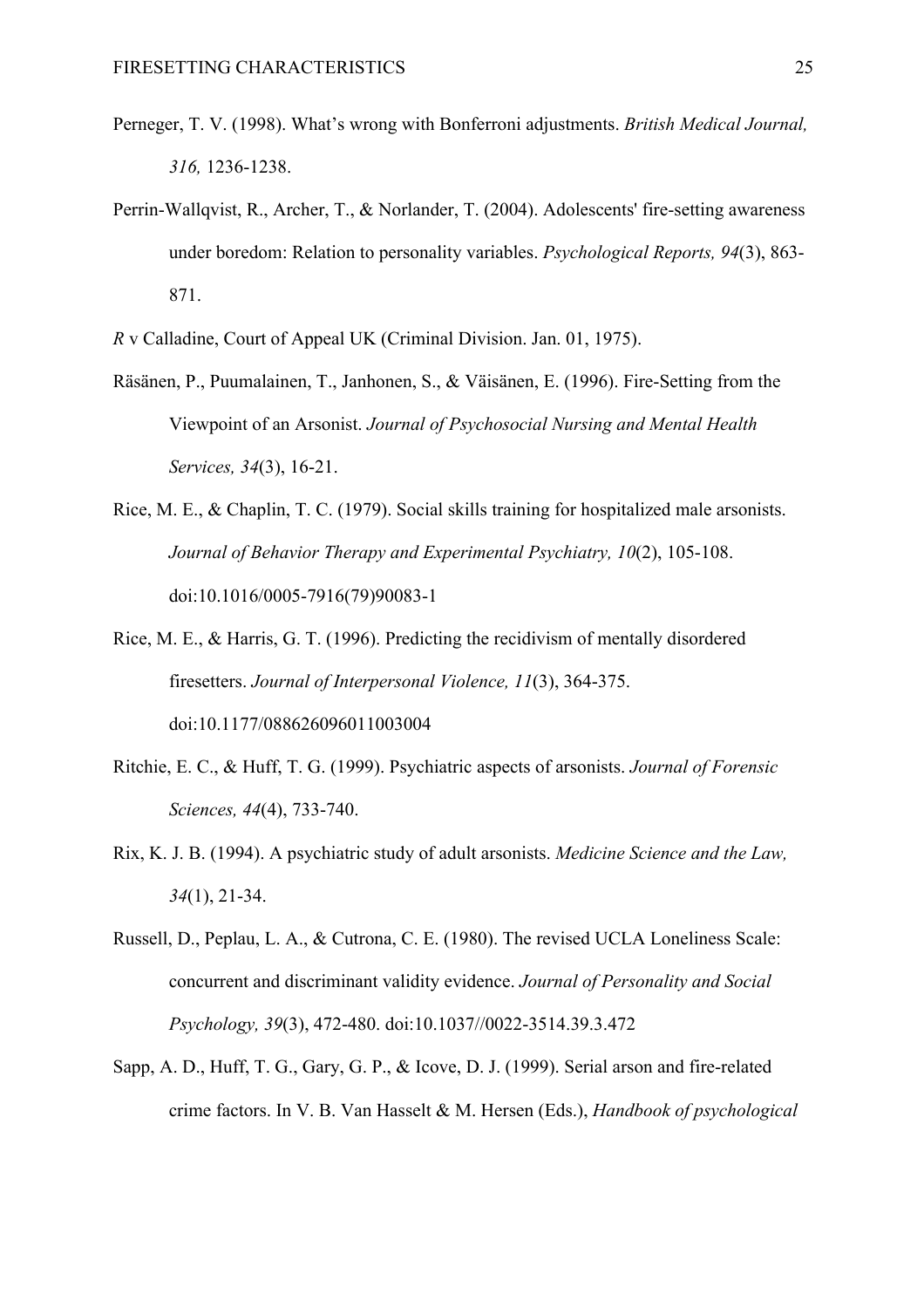*approaches with violent offenders: contemporary strategies and issues* (pp. 397-406). New York: Kluwer Academic/Plenum Publishers.

- Sapsford, R. J., Banks, C., & Smith, D. D. (1978). Arsonists in prison. *Medicine, Science and the Law, 18*(4), 247-254.
- Soothill, K., Ackerley, E., & Francis, B. (2004). Profiles of Crime Recruitment: Changing Patterns over Time. *British Journal of Criminology, 44*(3), 401-418. doi:10.1093/bjc/azh018
- Soothill, K. L., & Pope, P. J. (1973). Arson a twenty-year cohort study. *Medicine, Science, and the Law, 13*(2), 127-138.
- Swaffer, T., Haggett, M., & Oxley, T. (2001). Mentally disordered firesetters: a structured intervention programme. *Clinical Psychology & Psychotherapy, 8*(6), 468-475.
- Taylor, J. L., Thorne, I., Robertson, A., & Avery, G. (2002). Evaluation of a group intervention for convicted arsonists with mild and borderline intellectual disabilities. *Criminal Behaviour and Mental Health, 12*(4), 282-293.
- Vodanovich, S. J., Wallace, J. C., & Kass, S. J. (2005). A Confirmatory Approach to the Factor Structure of the Boredom Proneness Scale: Evidence for a Two-Factor Short Form. *Journal of Personality Assessment, 85*(3), 295-303. doi:10.1207/s15327752jpa8503\_05
- Williams, D. (2005). *Understanding the arsonist: From assessment to confession*. Tucson, AZ: Lawyers and Judges Publishing Company, Inc.